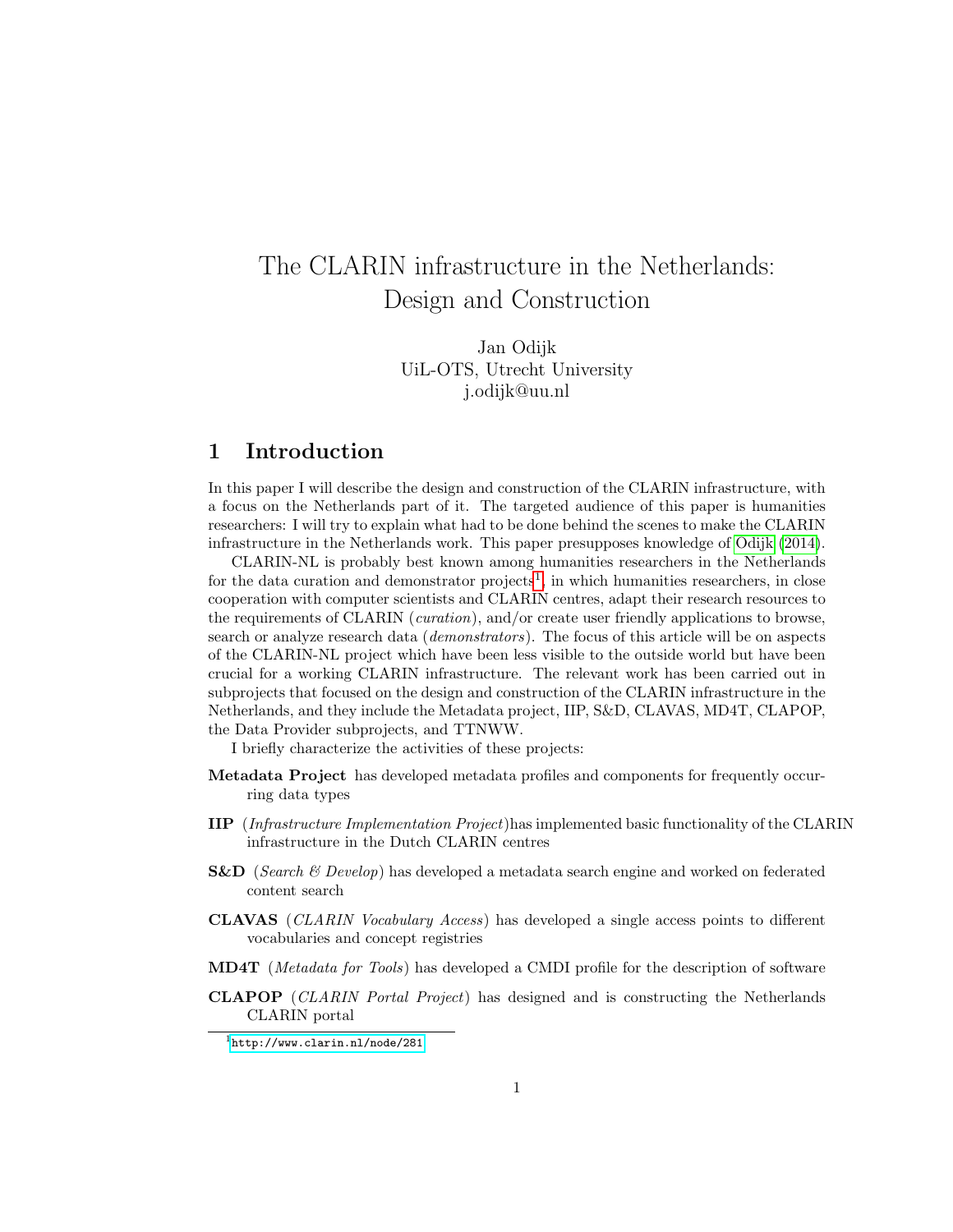- Data Provider subprojects In these projects, an organisation that, by its very nature makes available a large amount of digital data, ensured that these data are available in a CLARIN-compatible manner.
- TTNWW developed a work flow system for web services for language and speech technology software

See <http://www.clarin.nl/node/281> for more details on these projects. In this paper we will regularly refer to these projects when discussing specific functionality. I will also introduce some new (small) projects that have recently started or are about to start.

CLARIN was prepared by the CLARIN preparatory project (CLARIN-PP, 2008-2011), funded by the European Commission and coordinated by Utrecht University. Since February 2012 CLARIN is coordinated by CLARIN ERIC, hosted by the Netherlands. An ERIC (European Research Infrastructure Consortium) is a legal entity at the European level specifically set up for European research infrastructures. Apart from the Netherlands, the other CLARIN ERIC members currently are Austria, Bulgaria, the Czech Republic, Denmark, the Dutch Language Union, Estonia, Germany, and Poland, with Norway as an observer. Many other countries are at the verge of joining CLARIN ERIC, e.g. Sweden and Finland, and the ERIC is expected to grow larger in the coming years. Each ERIC member commits to paying the ERIC yearly fee and to contributing to the CLARIN infrastructure by setting up national projects to this end. Most of the work reported on in this paper has been carried out in the Netherlands national CLARIN project (called CLARIN-NL), which runs from 2009 through 2014.

I will first globally describe the CLARIN Infrastructure and what it is intended for (section [2\)](#page-1-0). Next, I describe the CLARIN Centres in the Netherlands, on which the CLARIN Infrastructure has been built (section [3\)](#page-3-0). After that, I will describe the major functionality CLARIN aims to offer to researchers: finding data and software (described in section [4\)](#page-4-0), applying software to data (described in section [7\)](#page-20-0), storing data and software in the CLARIN infrastructure (described in section [5,](#page-12-0) and all of that via single portal (described in section [6\)](#page-19-0). I end with concluding remarks (section [8\)](#page-25-0).

# <span id="page-1-0"></span>2 The CLARIN Infrastructure

The CLARIN infrastructure (from now on simply  $CLARIN$ ) is a research infrastructure for humanities researchers who work with digital language resources. I will explain each of the bold-faced terms.<sup>[2](#page-1-1)</sup>

Infrastructure refers to (usually large-scale) basic physical and organizational resources, structures and services needed for the operation of a society or enterprise.<sup>[3](#page-1-2)</sup>

A research infrastructure is an infrastructure intended for carrying out research: facilities, resources and related services used by the scientific community to conduct toplevel research.

<span id="page-1-2"></span><span id="page-1-1"></span><sup>2</sup>A more detailed explanation can be found in [Odijk](#page-26-0) [\(2014\)](#page-26-0).

 $3$ This description is an adaptation of the description from (English) Wikipedia [http://en.wikipedia.](http://en.wikipedia.org/wiki/Infrastructure) [org/wiki/Infrastructure](http://en.wikipedia.org/wiki/Infrastructure).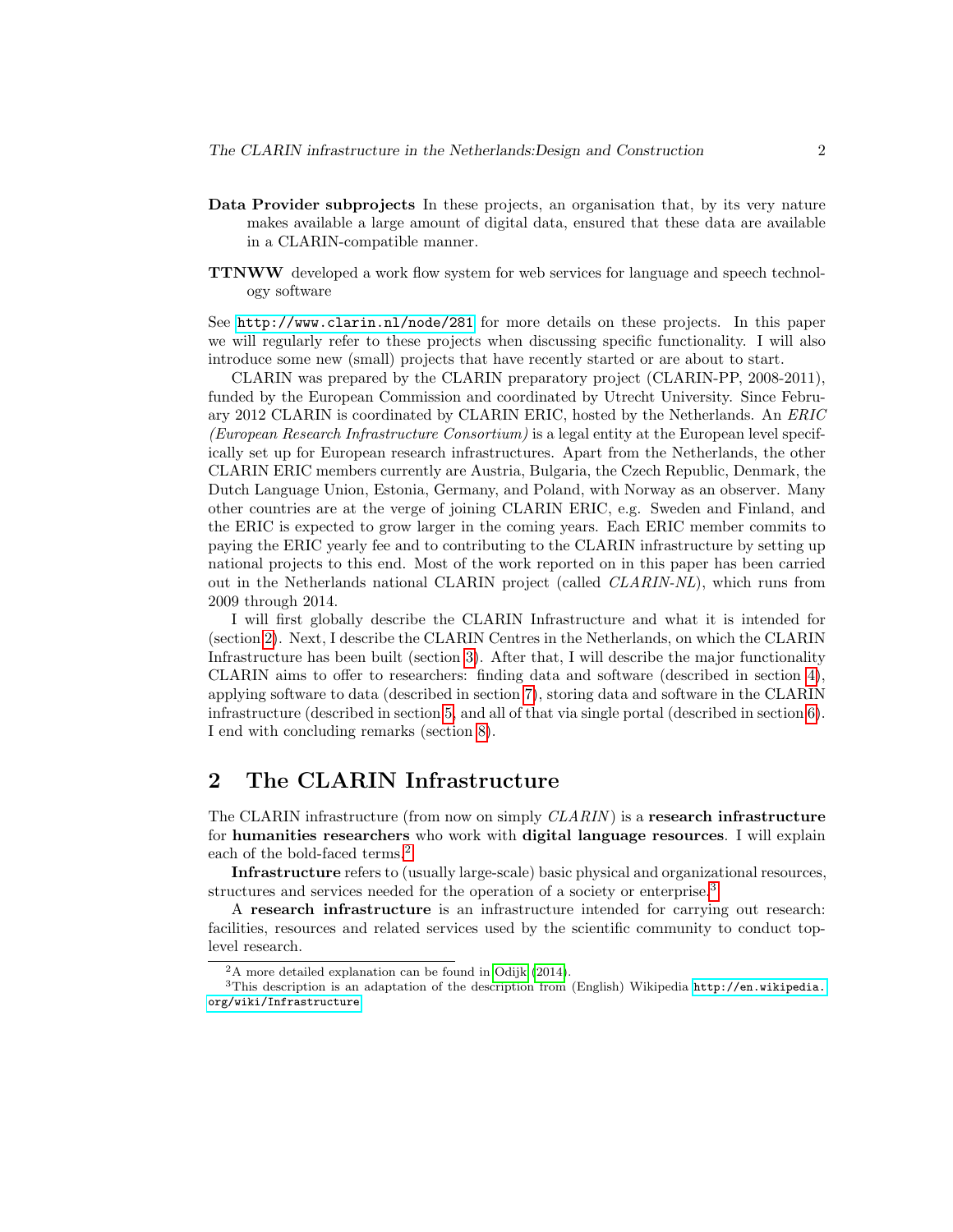Humanities researchers include linguists, historians (including art historians), literary scholars, philosophers, religion scholars, and others, as well as political science researchers, who are usually considered part of the social sciences.<sup>[4](#page-2-0)</sup>

Digital language resources include both data and software. As for data, it covers a wide spectrum of digital data types:

- Data in natural language (texts, lexicons, grammars, etc.)
- Databases about natural language (typological databases, dialect databases, lexical databases, etc.)
- Audio-visual data containing (written, spoken, signed) language (e.g. pictures of manuscripts, audiovisual data for language description, description of sign language, interviews, radio and tv programmes, etc.)

As for software, digital language resources include software dedicated to browse and search in digital language data (e.g. software to search in a linguistically annotated text corpus), as well as software to analyze, enrich, process, and visualize digital language data, (e.g., a parser, which enriches each sentence in a text corpus with a syntactic structure).

I will often use the short term resource instead of digital language resource.

CLARIN is not one big physical installation on a single location like famous research infrastructures such as the CERN Large Hadron Collider or the Chile Large Telescope. On the contrary,

- CLARIN is a distributed infrastructure: it has been implemented as a network of CLARIN centres. The Netherlands has several such centres. These will be discussed in more detail in section [3.](#page-3-0)
- CLARIN is a virtual infrastructure: it provides services electronically (via the internet). Every user can use CLARIN from any location where he/she has access to internet.[5](#page-2-1)

The CLARIN infrastructure is still under construction, is highly incomplete, and is fragile in some respects, but many parts of it can already be used.

The CLARIN infrastructure offers services so that a researcher

- Can find all data and software relevant for the research
- Can apply the software to the data without any technical background or ad-hoc adaptations
- Can store data and and software resulting from the research

#### • via one portal

<span id="page-2-0"></span><sup>&</sup>lt;sup>4</sup>CLARIN at the European scale is intended for the humanities and the social sciences, but the Netherlands has focused on the humanities.

<span id="page-2-1"></span><sup>5</sup>Though CLARIN also makes available software that operates locally on a single computer. This is necessary in some cases where internet access is absent or limited.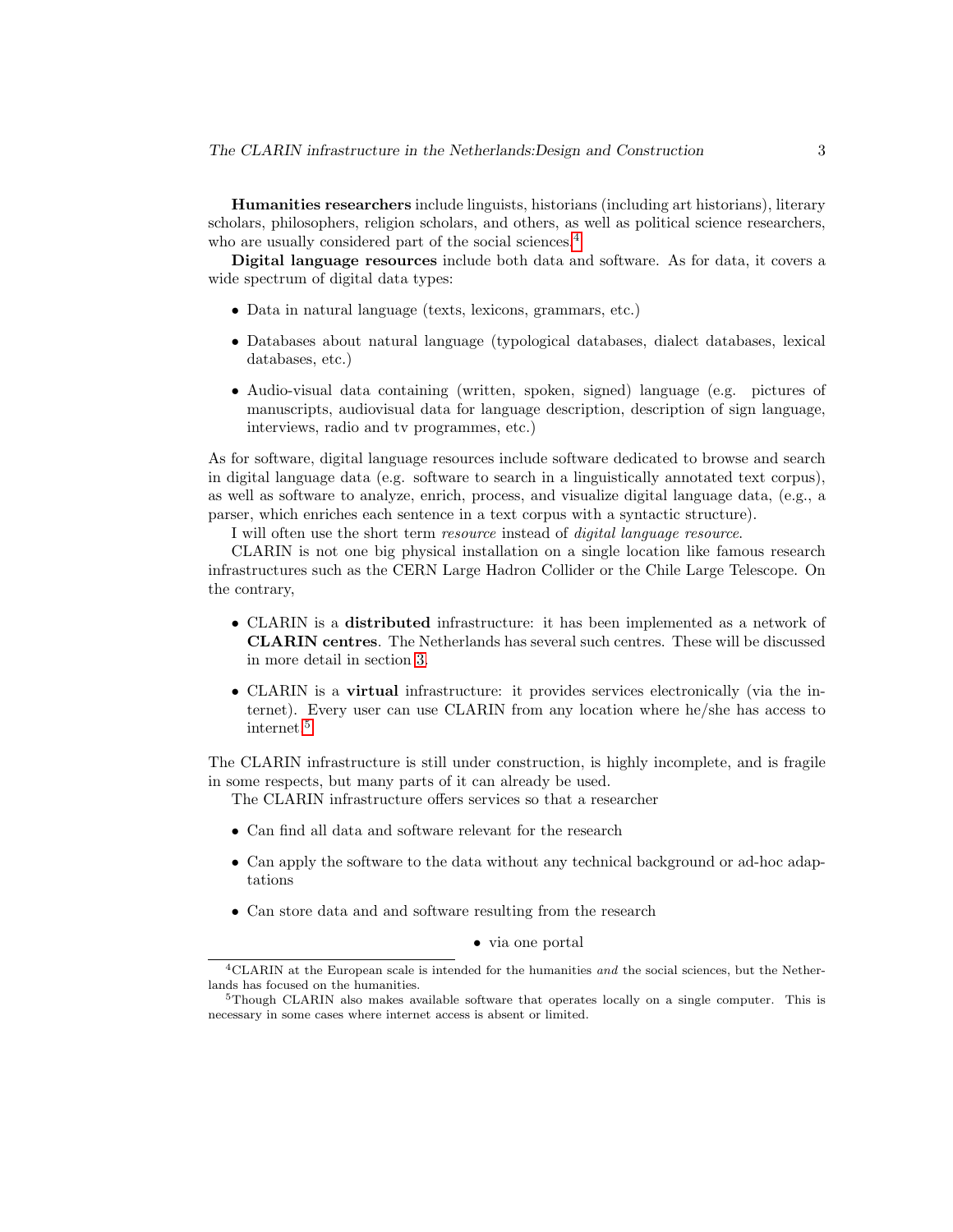I will discuss each of these aspects in the sections to follow: finding data and software in section [4,](#page-4-0) storing data and software in the CLARIN infrastructure in section [5,](#page-12-0) the portal in section [6,](#page-19-0) and applying software to the data in section [7.](#page-20-0) I end with concluding remarks (section [8\)](#page-25-0). But I begin with a description of the CLARIN Centres in the Netherlands, because this is what the CLARIN infrastructure has been built upon (section refcentres).

# <span id="page-3-0"></span>3 CLARIN Centres in the Netherlands

CLARIN Centres come in different types.<sup>[6](#page-3-1)</sup> For the Netherlands, 3 types are relevant: type B, type A, and type D CLARIN Centres.

### 3.1 Type B Centres

Type B Centres offer online services and harvestable metadata that are accessible in a CLARIN-compatible manner and they provide fully integrated CLARIN-conformant services.

The Netherlands has multiple Type B CLARIN centres. They include Meertens Institute (Amsterdam), the Language Archive (TLA) of the Max Planck Institute for Psycholinguistics (MPI, Nijmegen), Huygens ING Institute (The Hague), Institute for Dutch Lexicology (INL, Leiden), and Data Archiving and Networked Services (DANS, The Hague). They differ in the kind of resources that they are interested in, usually as a function of their research interests. The [CLARIN Portal](http://dev.clarin.nl) provides information about the various centres and the type of resources they are most suited for. Similar information can be found on the CLARIN-NL website [Centres Page.](http://www.clarin.nl/node/130)

Here's a brief overview of the Dutch Type B CLARIN Centres and the resource types they are most suited for:

- Meertens Institute resources related to the study of cultural expressions and language variation within the Dutch language
- Max Planck Institute for Psycholinguistics (The Language Archive) resources related to the study of psychological, social and biological foundations of language
- Huygens Institute resources related to the study of history and literature of the Netherlands.
- Institute for Dutch Lexicology (INL) resources related to the lexicological study of the Dutch language
- Data Archiving and Networked Centres (DANS) digital research data generally

Most centres provide not only data but also services.[7](#page-3-2) DANS, however, only provides data.

<span id="page-3-1"></span> $6$ [This document](http://www.clarin.eu/sites/default/files/wg2-1-center-types-doc-v5.pdf) contains an overview of the different type of CLARIN Centres.

<span id="page-3-2"></span> $7$ Such centres are sometimes called B+ Centres, but this is not an official term.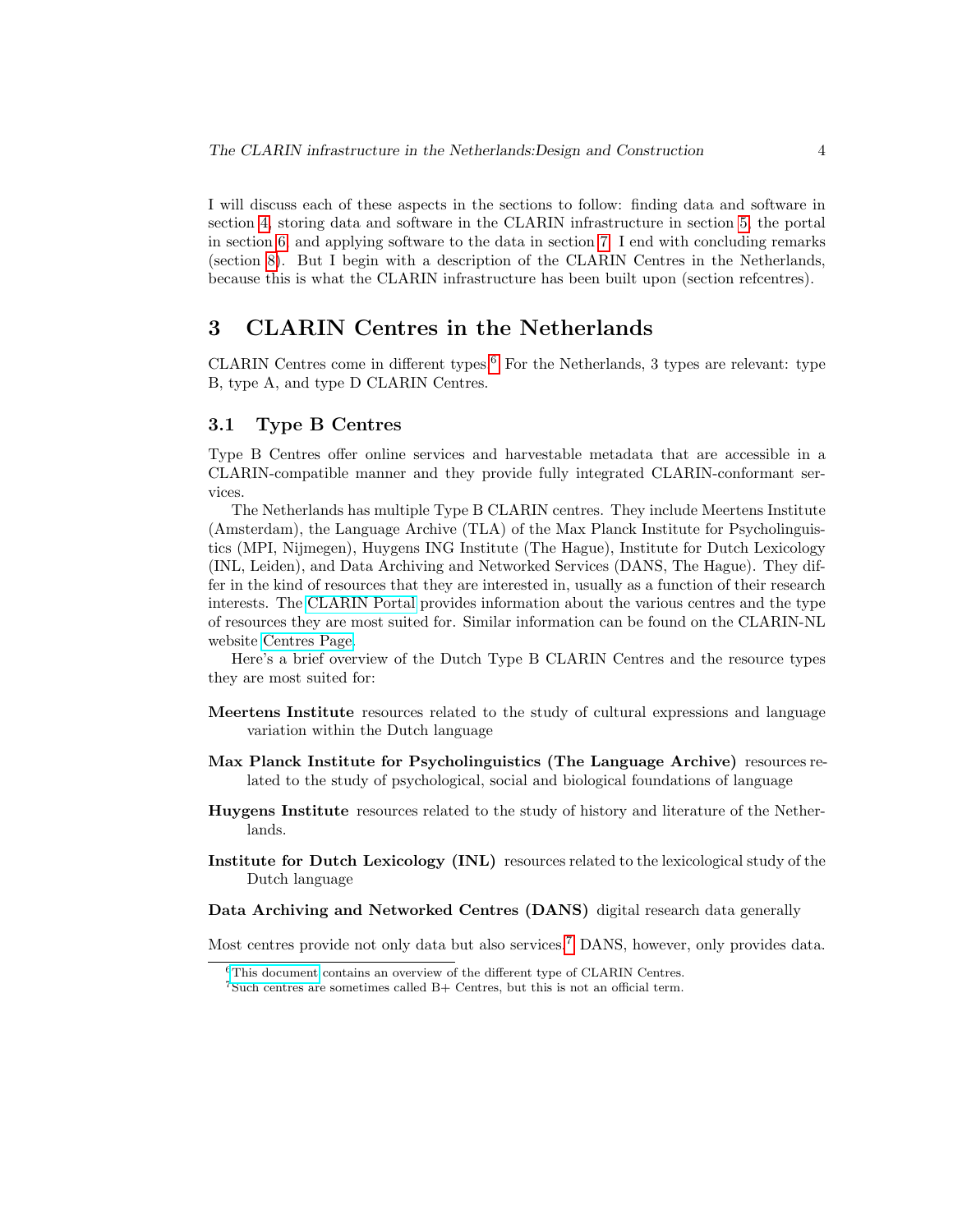### 3.2 Type A Centres

Type A Centres offer core, essential infrastructure services. For example, the MPI / TLA hosts the Virtual Language Observatory (VLO, see section [4.5.1\)](#page-11-0), and carries out the harvesting of resource descriptions required for that (see section [4.2\)](#page-8-0).[8](#page-4-1)

Only the MPI / TLA and the Meertens Institute currently offer type A services (in addition to the type B services they offer). MPI / TLA offers many type A services, and Meertens a few. For example, Meertens hosts the Meertens Metadata Search Engine (see section [4.5.2\)](#page-12-1), which has a similar function as the VLO.

### 3.3 Type D Centres

Type D Centres (also called *Data Providers*) distribute data independently of (and long before) CLARIN, but have made provisions to give access to the data that are relevant to humanities researchers in a CLARIN-compatible manner (via CMDI resource descriptions, via CLARIN-compatible login if login is required). This type of CLARIN Centre is at this moment restricted to the Netherlands and includes organisations that, by their very mission, make available large amounts of data, currently:

- Koninklijke Bibliotheek (KB) [9](#page-4-2) Digital books, articles, newspapers. Includes the DBNL (Digital Library for Dutch Literature)
- Nederlands Instituut voor Beeld & Geluid (NIBG)  $^{10}$  $^{10}$  $^{10}$  Audio-visual data (esp. TV and radio programmes)
- Utrechtse Universiteitsbibliotheek (UBU)  $11$  Digital books and articles

# <span id="page-4-0"></span>4 Find Resources

An essential function offered by CLARIN is the possibility to find resources (data and software) that might be relevant to your research. That is in itself not a trivial task, but it is especially difficult because of the distributed character of the CLARIN infrastructure. How can one find data and software that are distributed over multiple CLARIN centres? Of course, access is possible via the internet, but, as is well-known, web pages and URLs regularly change or even disappear over time: how can it be guaranteed that a link to data is there still tomorrow? Searching via Google will not work, because even if it finds all relevant results, it will also find too many irrelevant search results, and it will not be easy and a lot of work to filter them.

CLARIN offers this functionality as follows. First, it offers, for all resources, descriptions of the resources (also known as  $metadata$ ).<sup>[12](#page-4-5)</sup> This will be discussed in section [4.1.](#page-5-0) Second, the resources and their resource descriptions are stored on servers of CLARIN Centres. See

<span id="page-4-1"></span> $8$ See <http://www.clarin.eu/content/services> for more examples.

<span id="page-4-2"></span> $^9\rm{National\ Library.}$ 

<span id="page-4-3"></span> $^{10}\rm{Netherlands}$  Institute for Sound and Vision.

<span id="page-4-5"></span><span id="page-4-4"></span><sup>11</sup>Utrecht University Library.

 $12$ In this paper I will systematically use the term *resource description* and avoid the term *metadata* for the reasons sketched in [Odijk and van Hessen](#page-25-1) [\(2011:](#page-25-1)100).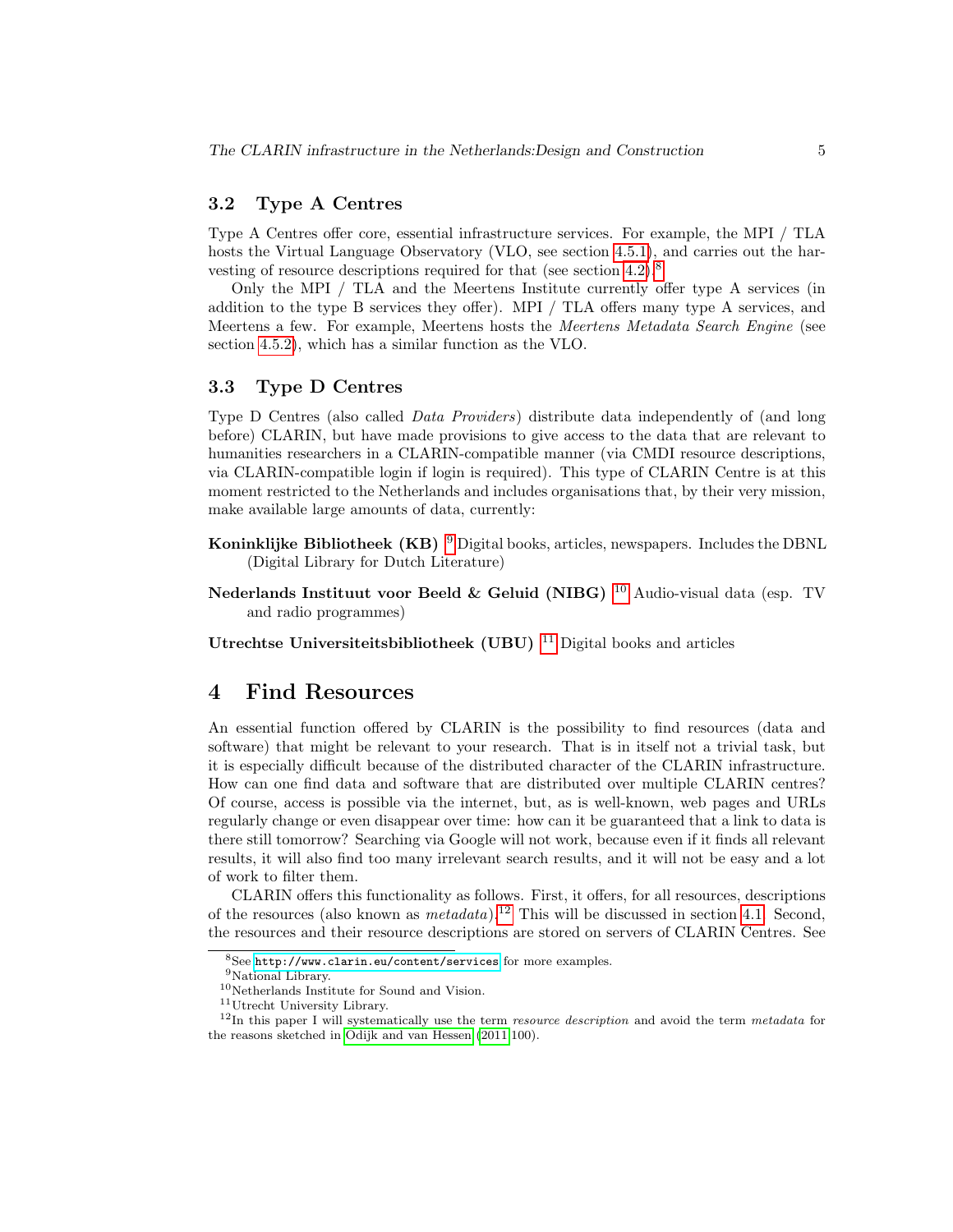section [5.](#page-12-0) Third, the resource descriptions are made available to the outside world. This will be discussed in section [4.2](#page-8-0) Fourth, all resource descriptions and all resources are referred to via persistent identifiers (PIDs), i.e identifiers that are guaranteed to exist and correctly refer persistently. This will be discussed in section [4.3\)](#page-9-0). Fifth, CLARIN offers browsers and search engines to browse and search for resources via their resource descriptions. These will be discussed in section [4.5.](#page-11-1)

### <span id="page-5-0"></span>4.1 Resource descriptions

For Resource descriptions both their form and their meaning must be defined. I describe the form of resource descriptions in section [4.1.1,](#page-5-1) and their meaning in the section [4.1.2.](#page-7-0) Both sections will also contain descriptions of tools that support the creation and use of resource descriptions.

#### <span id="page-5-1"></span>4.1.1 Form

For each resource, one (or more) resource descriptions must be made. These resource descriptions (also called 'metadata') must be in CMDI-format. CMDI (Component-based Metadata Infrastructure, [Broeder](#page-25-2) et al. [\(2010\)](#page-25-2)) provides a model for resource descriptions, and a format for resource descriptions. It also provide tools to make resource descriptions. CMDI resource descriptions are written in [XML \(eXtensible Markup Language\).](http://www.w3.org/XML/) CMDI does NOT in any way proscribe the contents of the resource descriptions. That is completely up to the resource provider (though CMDI assists resource providers in several ways to create correct and 'useful' resource descriptions.

CMDI resource descriptions use a profile. A profile describes which elements can or must be used in a resource description. Resource description elements are XML elements, consisting of a name, a value, and a (possibly empty) set of attribute-value pairs. Often, a group of such elements naturally belong together, e.g because together they describe a particular aspect of a resource. One can group such elements in a resource description component. This makes it possible to treat such a collection of resource description elements as a unit. Resource description components contain resource description elements, and can contain components themselves. A profile consists of a combination of components and elements.

This component-based system provides high flexibility: the resource provider can determine the contents of the descriptions for his/her resource by defining his/her own profiles, components, and elements.

It must be possible to create profiles, components and resource description elements in a user friendly way. To that end, the design and the construction of a profile and component editor was started up in CLARIN-PP. The editor can be found [here](http://catalog.clarin.eu/ds/ComponentRegistry/) (login is required).

The resulting profiles, components, and elements must be stored somewhere and be accessible to other researchers and to programmes. To that end, the design and construction of the [Component Registry](http://catalog.clarin.eu/ds/ComponentRegistry/) was initiated by CLARIN-PP. It makes it possible to inspect existing profiles, components, and elements, and to reuse them for other resource descriptions.

The CLARIN-NL Metadata Project contributed to the construction of the profile and component editor and to the Component Registry in the early phase of the CLARIN-NL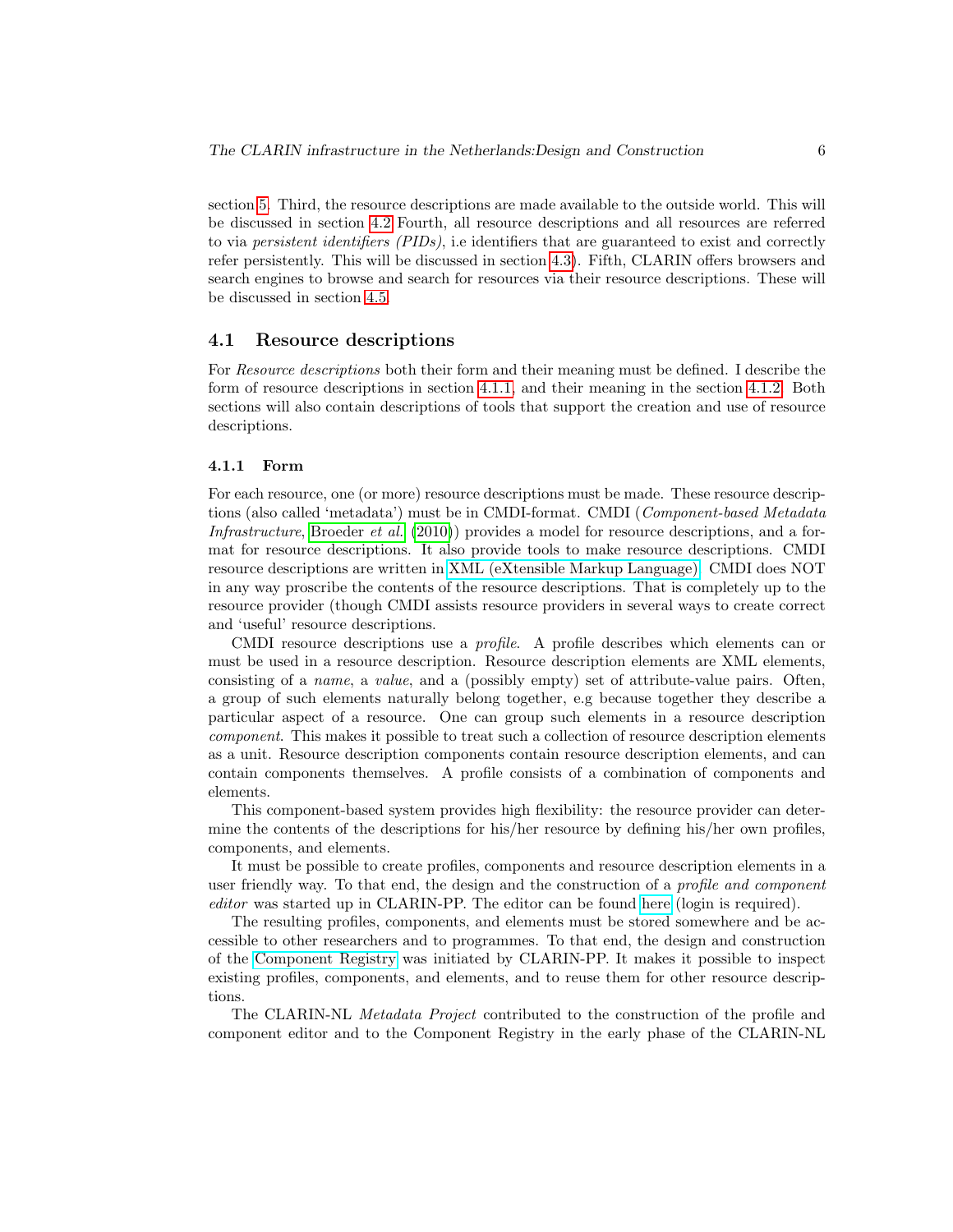#### project.

It must be possible to make new resource descriptions or adapt existing ones, using the profiles and components defined in the Component Registry. To that end, an existing resource description editor, [ARBIL,](http://tla.mpi.nl/tools/tla-tools/arbil/) was adapted so that it can work with the profiles and components defined in the Component Registry. The IIP project contributed to this adaptation.

The flexibility offered by CMDI offers many advantages but also has some drawbacks. Flexibility is needed where there are good reasons to deviate from what others have done, but may be a burden for cases where there are deviations because of lack of knowledge of what has been done before. It is therefore essential that a Component Registry exists so that reuse of profiles and components can be maximized, and unnecessary errors or omissions can be avoided. It also provide researchers with the opportunity to inspect resource profiles, which may make them aware of properties that may be 'obvious' to them but not to the whole CLARIN research community.<sup>[13](#page-6-0)</sup>

The Component Registry has been created and is in use, but it quickly became clear that it was not easy to find components and profiles that could be relevant to your resource, since the registry consists, in essence, of a flat list of profiles and components, and search facilities are lacking. As a consequence, new users started creating their own profiles and components, which actually increased the problem of finding potentially relevant profiles and components. Also, the lack of a clear versioning strategy increased the problem.<sup>[14](#page-6-1)</sup> A clean up action is desperately needed!

In 2014, a project has indeed been started up to investigate how the quality of existing and new resource descriptions can be improved, how reuse of existing profiles and components can be increased, and how profiles relate to one another. It is expected that an approach to address the problem will result from this project by the end of 2014. The problem is not unique to the Netherlands. Austria has encountered the problem as well, and has developed a tool, the [SMC-browser,](http://clarin.oeaw.ac.at/smc-browser) to investigate the relations between profiles and components (Durčo [and Windhouwer](#page-26-1) [\(2014\)](#page-26-1)).

In order to make sure that profiles for frequently occurring resource types were available before a large set of data curation projects were in need of them, early in the CLARIN-NL project the Metadata subproject created profiles for text corpora, lexical resources speech corpora and for a number of specific other resources in the Netherlands. This was done only for data, but not for software. Resource descriptions for software have not been made in CLARIN-NL (with 2 exceptions), but in 2011 a Metadata for Tools (MD4T) subproject was started up to create a profile for software. This profile was developed by testing it against 5 pieces of software curated in CLARIN-NL. Currently it is being refined and applied to all software curated or created in CLARIN-NL.

<span id="page-6-0"></span><sup>&</sup>lt;sup>13</sup>For example, researchers only working with data from the Dutch language will not easily add a resource description element to mark the language of the resource explicitly. Inspecting other profiles will make them aware of the need to explicitly mark such information. Unfortunately, despite this, several profiles have been created where this information is lacking.

<span id="page-6-1"></span> $14$  For example, at a certain point there were 3 different components called GeneralInfo created by user nalida, and it was totally unclear how they were related. Currently there are still two, and their mutual relation is unclear.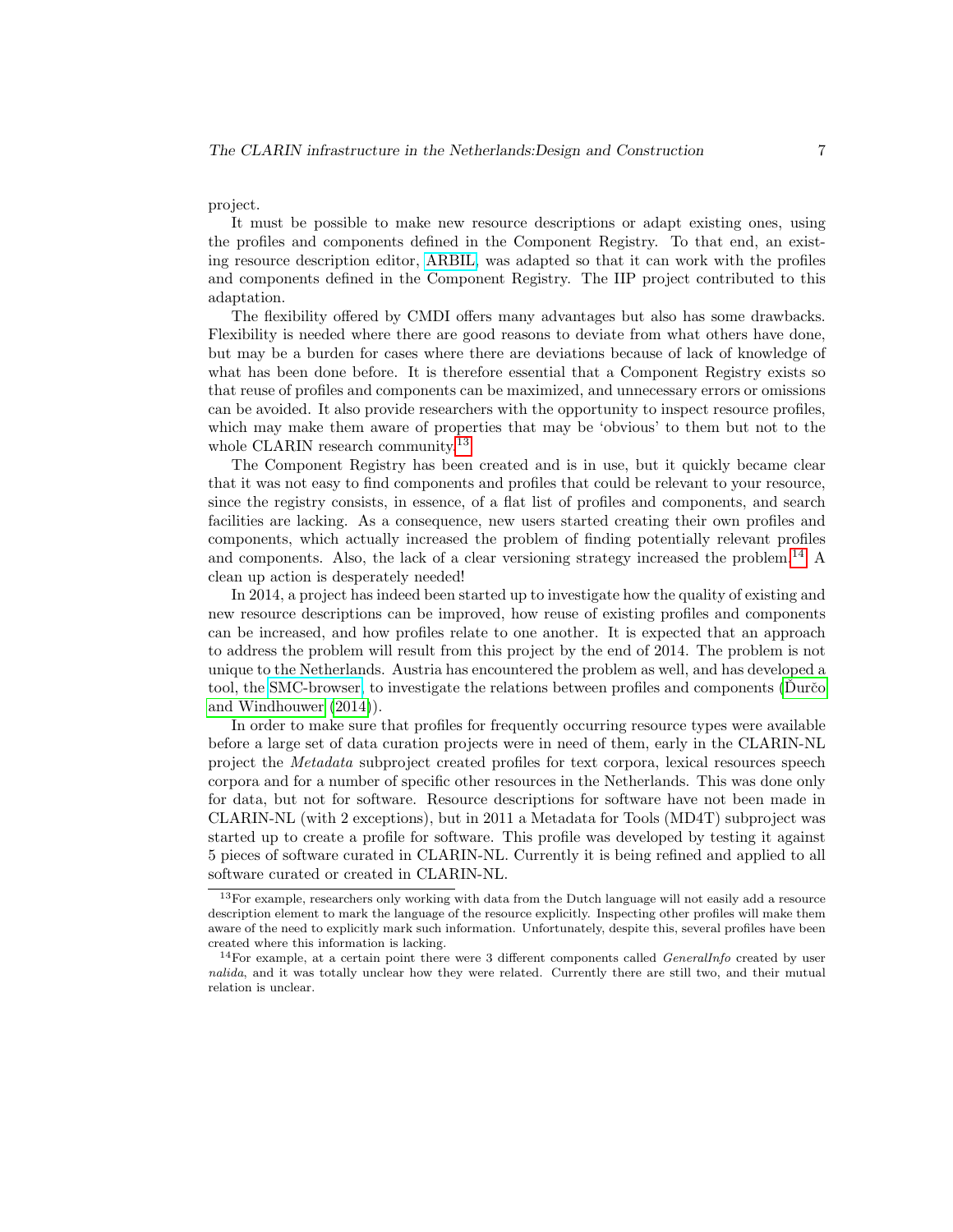#### <span id="page-7-0"></span>4.1.2 Semantics

The flexibility of CMDI has other consequences as well. In rigid resource description schemes, the position of an element determines its interpretation (e.g in a CSV format) and (e.g. in Dublin Core) the names of elements and their values are proscribed. But with CMDI, you can choose your own profiles, components and resource description elements, give resource description elements any name you like, and you can also choose the labels for the values of these elements. But then how does another person, or a computer programme 'know' what you mean with it?

The flexibility offered by CMDI requires explicit semantics! The CLARIN infrastructure must 'know what is meant with specific resource description elements, otherwise it cannot use faceted browsing in the VLO or the Meertens Metadata Search Engine.

Explicit semantics for a resource or resource description is obtained by explicitly linking each element and its possible values in the resource and resource description to an element of a CLARIN-recognized concept or data category registry. The most prominent data category registry in CLARIN is [ISOCAT](http://www.isocat.org/) [\(Kemps-Snijders](#page-25-3) et al. [\(2010\)](#page-25-3)). Its design and construction was initiated in combination with the ISO initiated [ISO TC37](http://www.iso.org/iso/iso_technical_committee.html%3Fcommid%3D48104) (Terminology and Other Language and Content Resources) technical committee, but a large part of the construction, and the main part of the maintenance since 2009 was carried out in the context of the CLARIN-NL IIP project.

ISOCAT offers an registry for data categories in accordance with the [ISO 12620](http://www.isocat.org/files/12620.html) standard, a [web application](https://catalog.clarin.eu/isocat/interface/index.html) for browsing, searching and editing, and a [web service](https://catalog.clarin.eu/isocat/rest/help.html) for communication with other programmes.

ISOCAT is basically just a flat list of data categories. There is a little bit more structure, because DCs are grouped by thematic domain, but finding an existing DC that might be relevant is quite difficult. For example, if one searches for a data category for 'grammatical relation', one will not find one with this name. Perhaps one will find the data category [grammatical function](http://www.isocat.org/datcat/DC-1296) because of its alphabetical closeness, but how is one ever going to find that ISOCAT also contains a data category for [syntacticFunction](http://www.isocat.org/datcat/DC-1507) [\(Odijk](#page-25-4) [\(2009:](#page-25-4)12))? Because of this, reuse of data categories has been minimal, and ISOCAT has seen a proliferation of near-identical data categories. This is one of the reasons why it is desirable to be able to specify relations between data categories. Relations between data categories can be used to group data categories by various criteria, which will make searching for related data categories easier, and will make it possible to consider different categories (such as *grammatical function* and *syntacticFunction*<sup>[15](#page-7-1)</sup> as identical or near-identical. This can be done in a special registry, called [RELCAT](http://lux13.mpi.nl/relcat/) (which currently only exist in an  $\alpha$ -version).

It is sometimes necessary or convenient to know more about the internal structure of a resource. For that purpose, the registry [SCHEMACAT](http://lux13.mpi.nl/schemacat/schema/CGN)  $(\alpha$ -version) has been set up. For example, the de facto standard for PoS-tags for Dutch [\(Van Eynde](#page-26-2) [\(2004\)](#page-26-2)) is well-structured in accordance with a clearly defined syntax, which, however, is specific for this tag set. For example, a tag for nouns takes the form:

• tag = 'N ', '(', NTYPE, ',', GETAL, ',', GRAAD, ',', GENUS, ',', NAAMVAL,')

where the upper case labels between the brackets are non-terminals (corresponding to attributes and/or the types of the possible values of an attribute) that can be rewritten into

<span id="page-7-1"></span><sup>&</sup>lt;sup>15</sup> and the category with name [syntactic function.](http://www.isocat.org/datcat/DC-2244)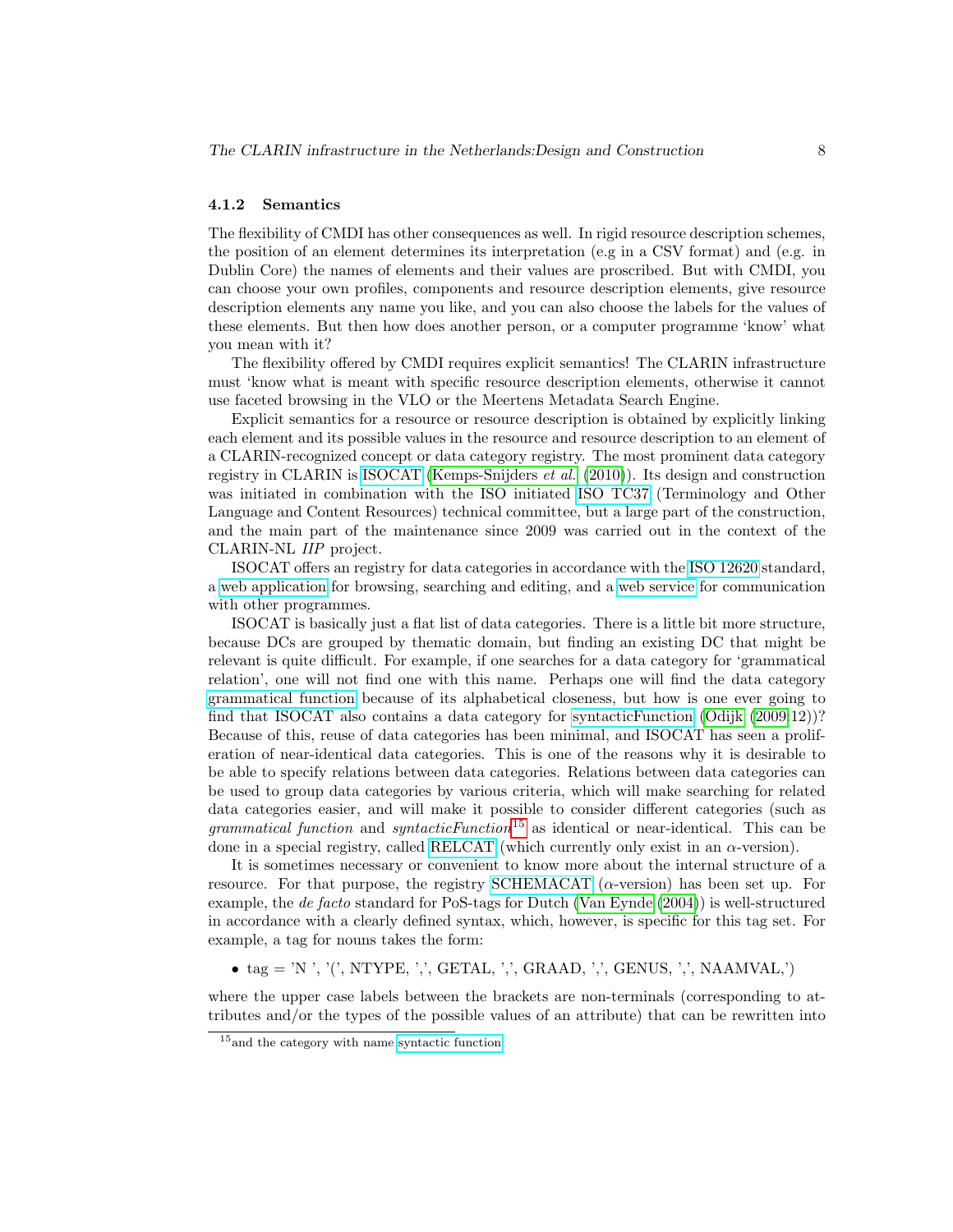terminals corresponding to the values of the attributes.

Since the syntax of such tags is idiosyncratic, standard programs (that expect e.g. XML syntax) will consider such tags as unanalyzable values. But we want to associate parts of these tags to ISOCAT DCs, e.g. the attribute NTYPE to [http://www.isocat.org/](http://www.isocat.org/datcat/DC-4908) [datcat/DC-4908](http://www.isocat.org/datcat/DC-4908), and the value soortnaam to <http://www.isocat.org/datcat/DC-4910>. SCHEMACAT makes the syntax of these tags explicit so that ISOCAT DCs can be assigned to parts of the tag.

Finally, ISOCAT may be the primary concept registry in CLARIN, it is not the only one. For certain types of information, ISOCAT is not particularly suited (e.g., names of organisations in all their variants), for others independent registries exist and are maintained (e.g. for language codes: [ISO639-3,](http://www-01.sil.org/iso639-3/codes.asp) maintained by SIL for ISO). In order to use such other registries in a transparent manner, the [CLAVAS Vocabulary Service](http://openskos.meertens.knaw.nl/) has been set up (by the CLAVAS project) as an interface to other data category registries and vocabularies, and as a service to store data categories not dealt with elsewhere.[16](#page-8-1)

The CLARIN Vocabulary Service is using vocabularies formulated in the [Simple Knowl](http://www.w3.org/2004/02/skos/)[edge Organization System \(SKOS\).](http://www.w3.org/2004/02/skos/) It is a specific instantiation of the [OpenSKOS](http://openskos.org/) exchange and publication platform for vocabularies. OpenSKOS offers multiple ways to obtain and publish SKOS vocabularies and to use vocabularies. For example, it offers search and autocompletion of vocabulary items, which can be used by other programmes (e.g. a resource description editor). CLAVAS is hosted by the Meertens Institute.<sup>[17](#page-8-2)</sup>

CLAVAS currently publishes SKOS versions of three vocabularies:

- 1. [ISO-639-3 language codes,](http://www.iso.org/iso/home/standards/language_codes.htm) as published by [the Summer Institute of Linguistics \(SIL\).](http://www-01.sil.org/iso639-3/)
- 2. Closed and simple Data Categories from the ISOcat metadata profile
- 3. A manually constructed and curated list of [Organization names](https://openskos.meertens.knaw.nl/editor)<sup>[18](#page-8-3)</sup>, based on the CLARIN VLO. The curation of the names has been carried out by the CLARIN-NL [Data Cu](http://www.clarin.nl/node/147)[ration Service.](http://www.clarin.nl/node/147)

### <span id="page-8-0"></span>4.2 Harvesting resource descriptions

The resource descriptions must be made public, otherwise nobody knows of its existence and the existence of the resource it describes. Each CLARIN centre makes its resource descriptions available on a server that is publicly accessible. They are made available through a specific protocol called  $OAI-PMH<sup>19</sup>$  $OAI-PMH<sup>19</sup>$  $OAI-PMH<sup>19</sup>$ , which allows other programs to easily access them. After all, we want to be able to find all resource descriptions via one interface. In order to make this possible, some type A centres regularly gather the resource descriptions of all CLARIN centres in one central database. This process is called resource description harvesting, and it is done through the OAI-PMH protocol. This has to be done regularly<sup>[20](#page-8-5)</sup>,

<span id="page-8-1"></span><sup>&</sup>lt;sup>16</sup>In the Semantic Web, vocabularies define the concepts and relationships (also referred to as terms) used to describe and represent an area of concern.

<span id="page-8-2"></span><sup>&</sup>lt;sup>17</sup>Another example of the type A services offered by Meertens Institute.

<span id="page-8-3"></span> $18$  requires login

<span id="page-8-5"></span><span id="page-8-4"></span><sup>19</sup>Open Archives Initiative Protocol for Metadata Harvesting.

<sup>20</sup>See <http://www.clarin.eu/faq/when-metadata-vlo-harvested> for the harvesting update schedule for the Virtual Language Observatory (see section [4.5.1\)](#page-11-0).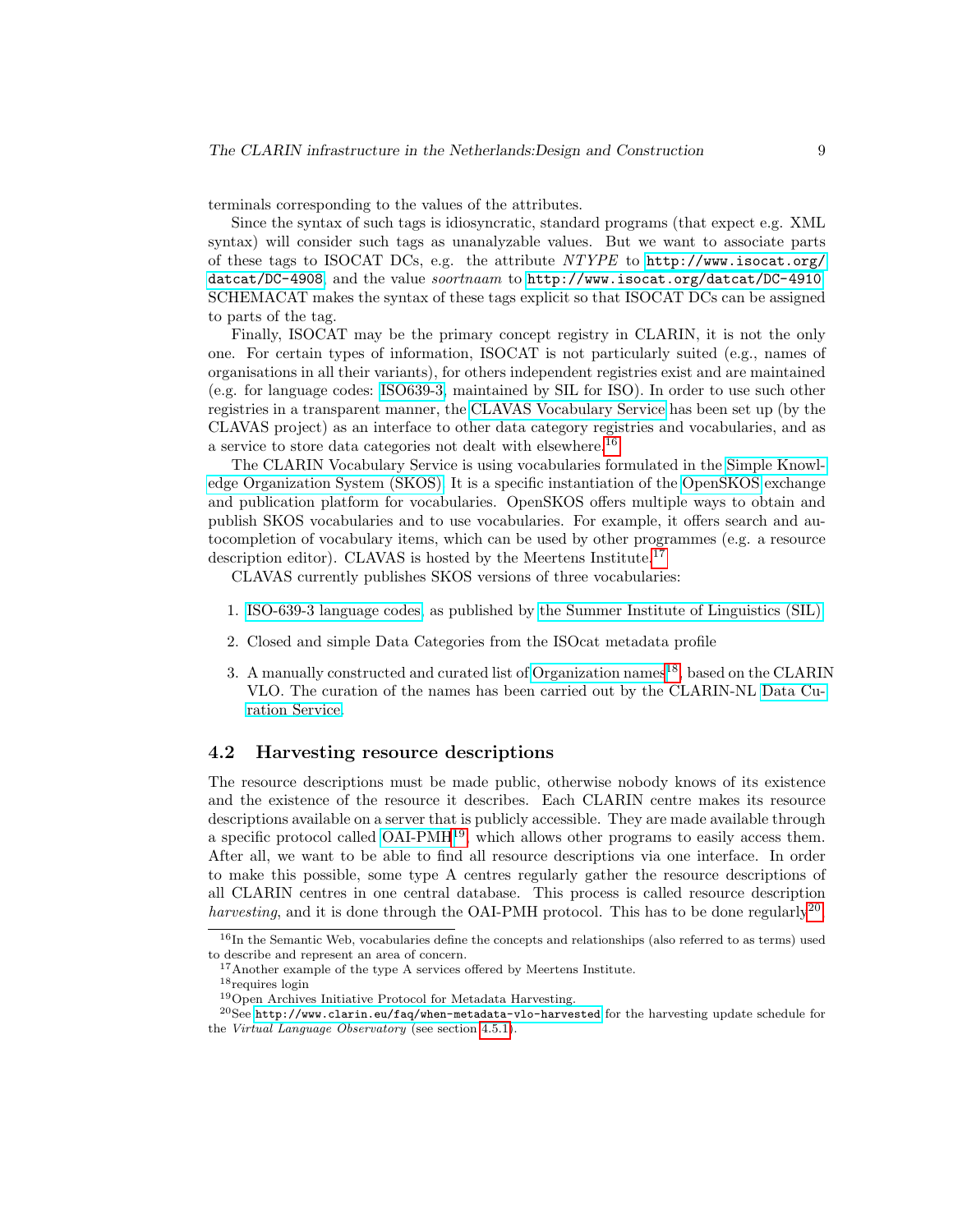since new resource descriptions will regularly appear at each CLARIN centre.<sup>[21](#page-9-1)</sup>

The 'harvesting' software run by a type A centre must 'know' where the resource descriptions of each centre can be found. This is one of the reasons why the CLARIN centre registry has been set up.<sup>[22](#page-9-2)</sup> A registry is a central database that enables one to store and maintain information, and it provides facilities to extract information from it. The centre registry has an entry for each CLARIN centre with information about this CLARIN centre (inter alia, the server where the resource descriptions are made available through OAI-PMH, its OAI-PMH end points).

The centre registry has been developed by CLARIN-D, and each Dutch CLARIN centre has entered the required information about itself there. Here are [views on the centre registry,](https://centerregistry-clarin.esc.rzg.mpg.de/) and here's an overview of the [OAI-PMH end points.](https://centerregistry-clarin.esc.rzg.mpg.de/endpoints/)

### <span id="page-9-0"></span>4.3 PIDs

Locations on the internet are usually specified by means of a Universal Resource Locator (URL), such as <http://www.clarin.nl>. It is well-known that URLs often simply disappear, or change their name. This happens because the URLs are usually created and maintained by a particular project (which is temporary by nature), or by a particular organisation (which tends to be more stable but nevertheless is not immune to changes). URLs often also reflect the internal structure of an organisation, and that is surely less stable than the organisation itself.

In CLARIN we need a way to refer to objects on the internet that is more stable than using URLs. Persistent identifiers offer that functionality. A persistent identifier (PID) itself is no more than an identifier, and does not bring very much by itself. A crucial ingredient for persistent identifiers to serve their role is (1) an organisation that holds itself responsible for the PIDs it assigns, and (2) a software system that supports this organisation in the creation, the assignment, the maintenance and the resolution of PIDs.

A persistent identifier is an identifier, ideally without any internal structure or semantics, which is created by an organisation that considers itself responsible for it. A newly created PID must be unique. A PID is associated with a URL, and this relation is stored in a PID resolution system. The PID will never change. Of course, the URL it is associated with may change, or disappear, but it is the responsibility of the organisation that issued the PID to ensure that the PID will continue to refer to the same object through some other URL. Of course, an organisation can ensure this only for URLs that it controls itself.

Each resource and each resource description is assigned a PID in the CLARIN infrastructure. In this way, a user or software programme that wants to use a specific resource can simply refer to the PID assigned to it and never has to change this reference anymore. The PID resolution system will resolve the PID, i.e. replace it by the URL it is associated with, and transfer the user or the software to object(s) at this location.

Each Netherlands CLARIN centre has set up a PID-system for the creation, the assignment, the maintenance and the resolution of persistent identifiers. In CLARIN, the so-called

<span id="page-9-1"></span><sup>21</sup>Currently, only the MPI / TLA does such regular harvesting. Meertens Institute regularly takes a snapshot of the resource descriptions harvested by MPI / TLA for its CLARIN search engine.

<span id="page-9-2"></span> $22$ See <http://www.clarin.eu/blog/central-role-centre-registry> for other reasons why the centre registry is important in the CLARIN infrastructure.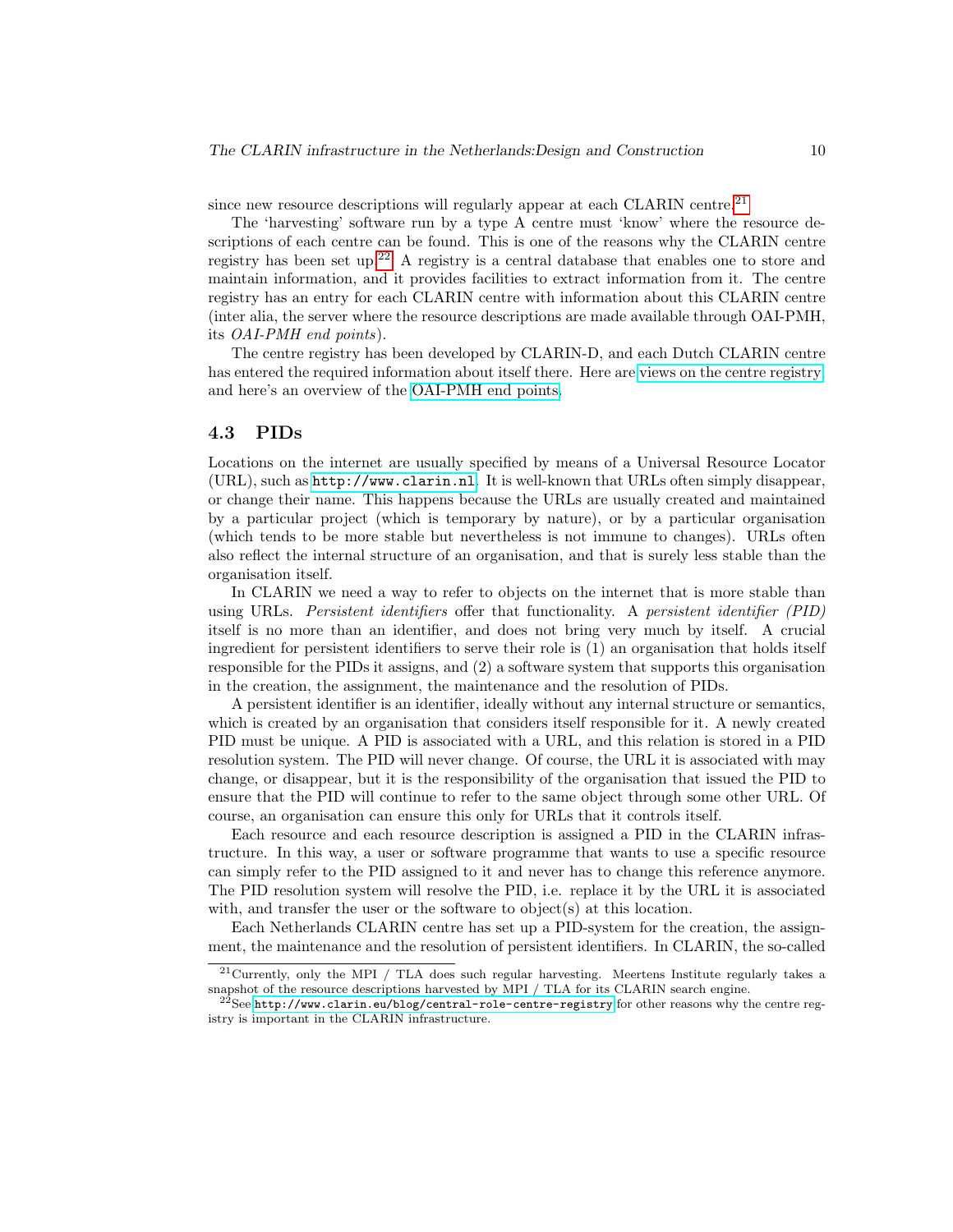[Handle system](http://www.handle.net/) is used for the assignment and resolution of persistent identifiers.[23](#page-10-0) An example of a Handle PID is  $10032/12824827a77b9602cc66840a62aedf43$ . The uniqueness of each PID is guaranteed because each centre has its own prefix (10032 in this example), and the PID-system guarantees the assignment of a unique new identifier within the system. Having these PIDs preceded by the prefix <http://hdl.handle.net/> turns them into actionable PIDs, i.e, PIDs that are resolved and lead you to the resource it is associated to by clicking on it, just as any URL.

It is not really necessary for each CLARIN centre to run its own Handle Server installation: they might also make use of a Handle Server installation made available by external parties. In the European context, the European Persistent Identifier Consortium [\(EPIC\)](http://www.pidconsortium.eu/) consortium would be a natural candidate for such an external party, but its services became available rather late and were never officially offered despite an invitation from CLARIN-NL (and their services were rumoured to be quite expensive).<sup>[24](#page-10-1)</sup> A commercial alternative was offered by Picturae, but it became available only after each centre had already set up its own server, which made it unattractive to select this option.

#### 4.4 Resources

In the preceding sections I described the systems used in CLARIN for resource descriptions. But which resources are in the CLARIN infrastructure? There are of course too many to list them here, even if we restrict attention to the Netherlands, but we can point out some major classes.

The CLARIN centres have made the resources curated in the resource curation and demonstrator projects available in the CLARIN infrastructure. They originate from a researcher from another research organisation. An (arbitrary) example is formed by the [FESLI](http://yago.meertens.knaw.nl/apache/Fesli/) [data and search engine.](http://yago.meertens.knaw.nl/apache/Fesli/) The FESLI data originate from Amsterdam University.

The CLARIN-centres have also made a part of their own resources available in CLARIN, e.g. the [Corpus Gysseling and search engine,](http://gysseling.corpus.taalbanknederlands.inl.nl/cqlwebapp/search.html) and the [Corpus of Contemporary Dutch](http://chn.inl.nl/)<sup>[25](#page-10-2)</sup> at INL, the [Meertens Soundbites Collection](http://catalog.clarin.eu/vlo/search?fq=collection:Meertens+Collection:+Soundbites) at Meertens Institute, and the [DoBes Archive](http://catalog.clarin.eu/vlo/search?fq=collection:TLA:+DoBeS+archive) at MPI / TLA. Huygens has adapted its [eLaborate](https://www.elaborate.huygens.knaw.nl/login) software for scanning, transcribing and annotating textual resources, so that it can generate resource descriptions in CMDI format.

CLARIN Type D centres have many data that are highly relevant to humanities researchers, and for this reason we want these data to be available via the CLARIN infrastructure. And they are, for [NIBG,](http://catalog.clarin.eu/vlo/?fq=collection:Nederlands+Instituut+voor+Beeld+en+Geluid+Academia+collectie) for [UBU,](http://catalog.clarin.eu/vlo/search?fq=collection:UBU+Clarin+Set) or will soon be (KB).

Unfortunately, many important resources that are relevant to the Dutch language are currently still absent, inter alia the resources for the Dutch language at the HLT-Agency [\(TST-Centrale\)](http://tst-centrale.org/). After its split from INL, activities for CLARIN were delayed. It now aims to become a certified CLARIN Centre for the CLARIN ERIC partner Dutch Language Union.

<span id="page-10-0"></span> $^{23}$ DANS currently uses a different system based on Uniform Resource Names [\(URNs\)](http://en.wikipedia.org/wiki/Uniform_resource_name). It will start using Handle as well in 2014.Though the URN-based system originates from the publication-oriented library domain, Utrecht University Library uses Handle PIDs in the CLARIN context. KB\*?

<span id="page-10-1"></span> $^{24}$ Several CLARIN centres outside of the Netherlands make use of the EPIC services, though. See the [Centre Registry.](https://centerregistry-clarin.esc.rzg.mpg.de/)

<span id="page-10-2"></span><sup>25</sup>See the [INL CLARIN Portal.](https://portal.clarin.inl.nl/)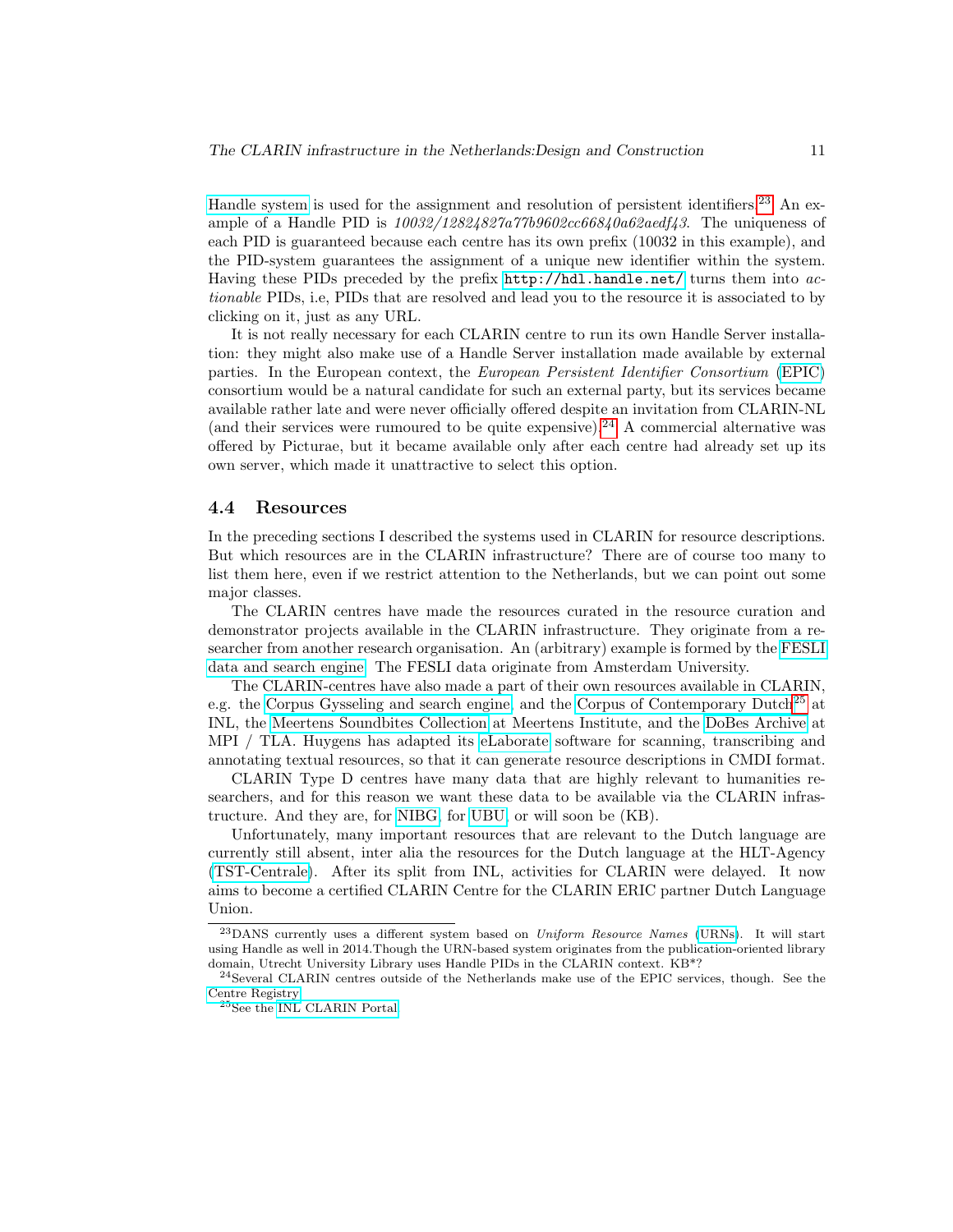### <span id="page-11-1"></span>4.5 Browser and Search engines

With resources and CMDI resource descriptions for them, both of which can be referred to via PIDs, and with harvesting facilities through OAI-PMH, everything is in place to create functionality for browsing in and searching for resources.

This functionality is typical for CLARIN Type A centres. It requires a browsing and/or search engine in combination with a web interface. Such engines operate on a database of CMDI resource descriptions located on a server of a CLARIN Type A centre, which is filled and regularly updated by resource description harvesting, as described in section [4.2.](#page-8-0)

Currently, CLARIN offers two browsers and search engines to search for resources via their resource descriptions, viz. the Virtual Language Observatory (VLO), which will be discussed in section [4.5.1,](#page-11-0) and the Meertens CLARIN Metadata Search Engine, which will be discussed in section [4.5.2.](#page-12-1)

Services offered by CLARIN Centres in the Netherlands can also be found by faceted search in the CLARIN-NL portal. This will be discussed in section [6.](#page-19-0)

#### <span id="page-11-0"></span>4.5.1 Virtual Language Observatory

The [Virtual Language Observatory \(VLO\)](http://www.clarin.eu/content/virtual-language-observatory) offers facilities for browsing and searching in CMDI resource descriptions. Once the desired resource descriptions have been found, links to the actual resources allow the researcher to make use of the resources in his/her research. For certain data, there are not only links to the data, but also to software for browsing, searching and/or analysing the data.<sup>[26](#page-11-2)</sup>

The VLO enables a user to do a keyword (string) search for keywords that occur in the resource descriptions. When you type in a keyword, the VLO provides suggestions for keywords that occur in the resource descriptions (query completion).<sup>[27](#page-11-3)</sup> In addition to keyword search, the VLO offers faceted browsing: one can select values for a range of facets such as language, subject, collection, format, resource type, organisation, continent, national project, country, keyword, modality, data provider and genre. The VLO currently gives access to over 650k resource descriptions, and this number is expected to grow considerably in the coming years.[28](#page-11-4) For more information on finding data through the VLO, I refer to [Van Uytvanck](#page-26-3) [\(2014\)](#page-26-3).

The VLO has been created in CLARIN-PP, but CLARIN-NL has contributed to its maintenance and further upgrades through the CLARIN-NL IPP project. Also CLARIN-D has made major contributions to the re-design of the VLO and the implementation of upgrades.

<span id="page-11-2"></span> $^{26}\mbox{And}$  for certain data with IPR restrictions there are only links to such software.

<span id="page-11-4"></span><span id="page-11-3"></span> $^{27}\mathrm{At}$  the time of writing, only keywords from selected resource description fields were presented.

<sup>28</sup>However, this number does not say very much, because different providers of resource descriptions may have different views on the granularity of the resource descriptions: in some cases a resource description describes just one small piece of text (e.g. a newspaper article, or a song), in other cases it describes a full collection of newspaper articles for a whole year of a specific newspaper. Finding a good balance between the optimal granularity in function of the main purpose of the VLO ( finding relevant research resources) will be a major challenge in the coming years.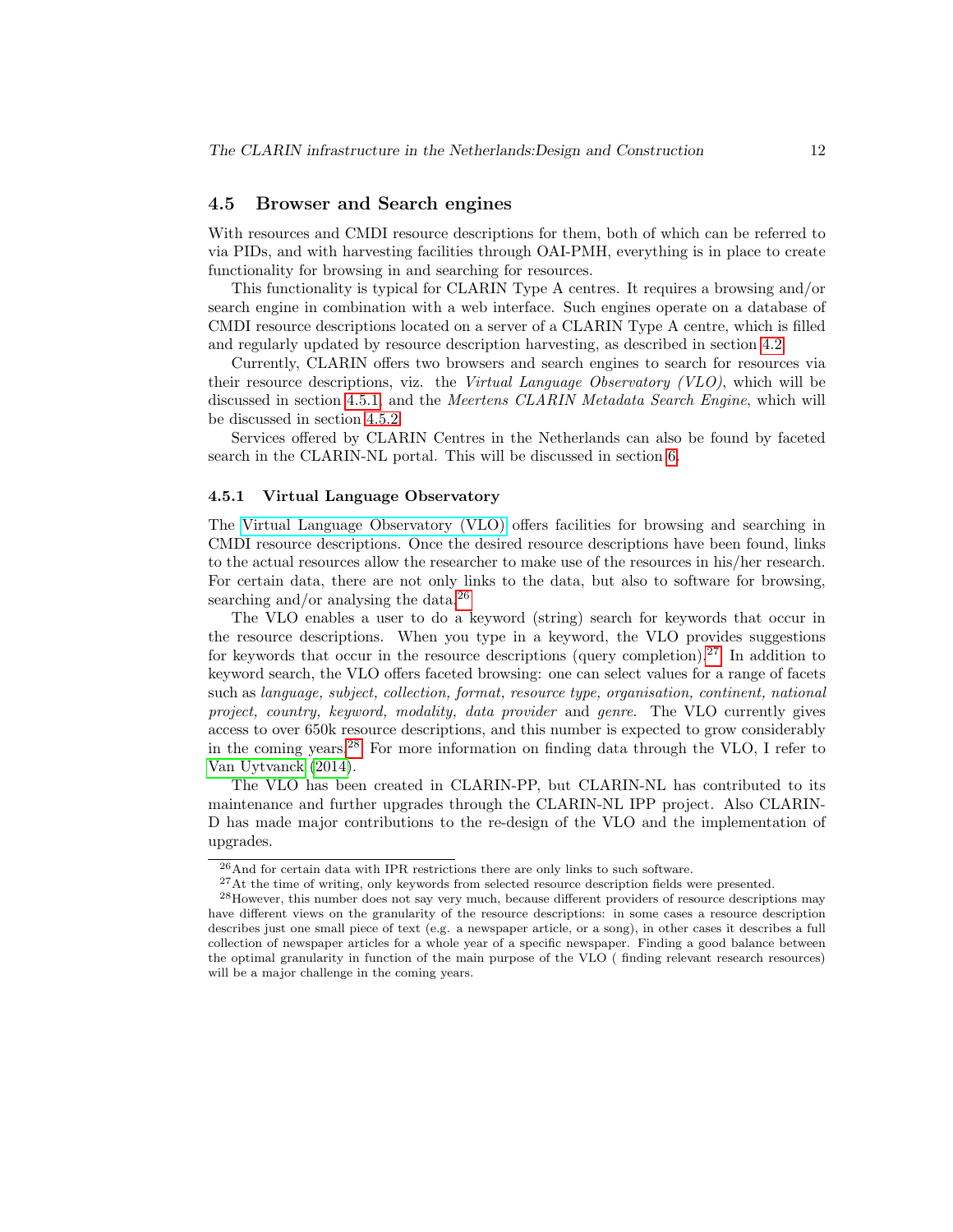#### <span id="page-12-1"></span>4.5.2 Meertens CLARIN Metadata Search

The [Meertens CLARIN Metadata Search Engine](http://www.meertens.knaw.nl/cmdi/search/) [\(Zhang](#page-26-4) et al. [\(2012\)](#page-26-4)) offers an alternative way to find resources through resource descriptions. This search engine operates in principle on the same resource descriptions as the VLO: the resource descriptions harvested for the VLO. But snapshots from the resource descriptions harvested for the VLO are taken at specific intervals, so there may be a difference between what is visible via the Meertens Metadata Search and the VLO.

The engine also offers keyword (string) search, and it offers query completion. In this case it does so on all keywords that occur in the resource descriptions, and it indicates in which resource description element the keyword occurs and how often. This helps in selecting the desired or most relevant resource descriptions. For example, after typing in the character sequence pe, suggested keywords starting with this character sequence are immediately shown, e.g. period, in combination with the information that it occurs 403 times in the *description* element of the resource description element *time coverage* (see left top corner of figure [1\)](#page-13-0).

The interface also makes suggestions for other searches (see under You could also look for... in the mid right part of figure [1.](#page-13-0) Keywords suggested there form the most important keywords related to the query based on the TF-IDF statistics.[29](#page-12-2)

When a query has run, the search selection is automatically stored, so that a user can refine the search within the current collection. There is also an option to remove the whole search selection.

The interface offers different overviews of the retrieved results, inter alia a dynamic word cloud of the aggregated content within the metadata element (see mid left part of figure [1\)](#page-13-0), and it offers different visualisations of the aggregated search features: resources for which a geo-reference is available are displayed on a map (see left bottom part of figure [1\)](#page-13-0), and there are editable charts for displaying the date ranges of documents (see right bottom part of figure [1\)](#page-13-0).

Finally, it recommends related resources (see figure [2\)](#page-14-0) by providing links to related resource descriptions and a snippet of the first recommended resource description.

The Meertens CLARIN Metadata Search Engine has been created in the CLARIN-NL project Search & Develop.

# <span id="page-12-0"></span>5 Store data and software

CLARIN-centres must store data and software. To that end, each CLARIN centre has set up a repository.[30](#page-12-3) Different software systems for repositories exist, and CLARIN does not proscribe which system has to be used. Common repository software systems are the open source repository platform [Fedora](http://www.fedora-commons.org/)<sup>[31](#page-12-4)</sup>, [DSpace,](http://www.dspace.org/) and LAT (developed by MPI, [Broeder](#page-25-5)  $(2009)$ )

The [Centre registry](https://centerregistry-clarin.esc.rzg.mpg.de/) contains information on the repository systems used by the various CLARIN Centres. One can see there that the each Dutch CLARIN centre uses a different

<span id="page-12-2"></span><sup>29</sup>A numerical statistic that is intended to reflect how important a word is to a document in a collection or corpus. See <http://en.wikipedia.org/wiki/Tf%E2%80%93idf>.

<span id="page-12-3"></span><sup>&</sup>lt;sup>30</sup>This was done in the IIP project for all centres except Huygens ING. Huygens ING joined later as a CLARIN centre and did this in a project specific for Huygens ING.

<span id="page-12-4"></span> $31$  Fedora stands for Flexible Extensible Digital Object Repository Architecture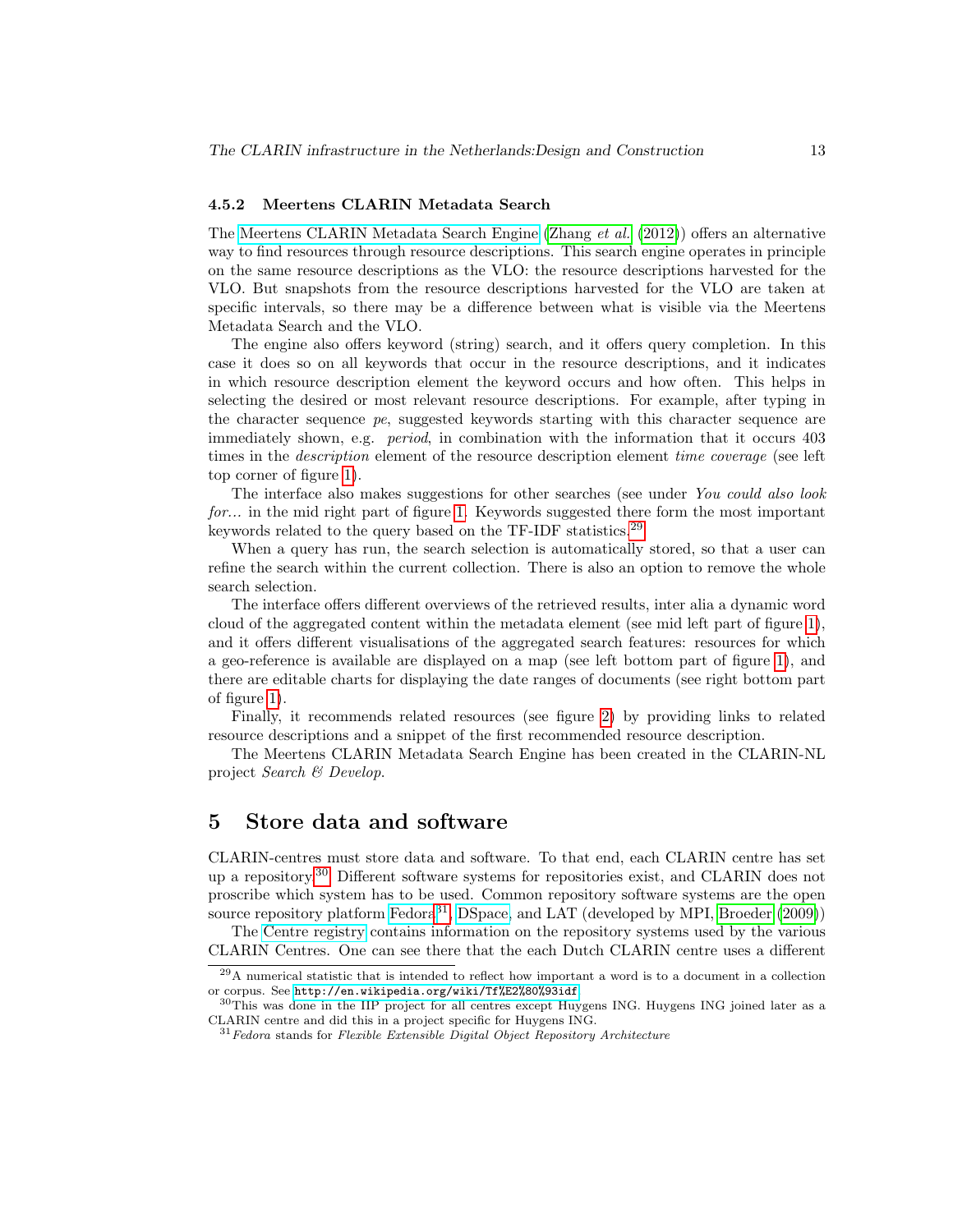<span id="page-13-0"></span>

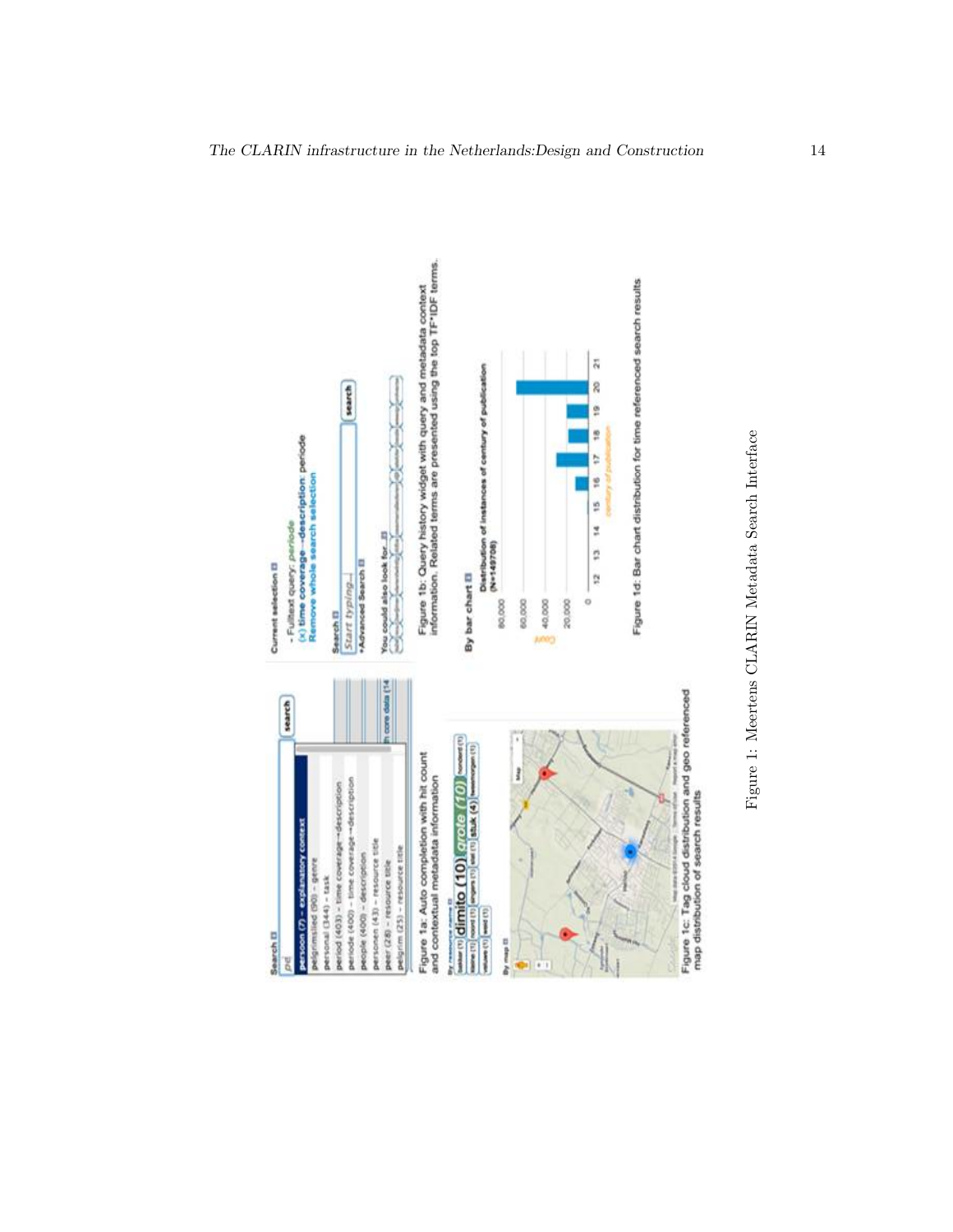<span id="page-14-0"></span>

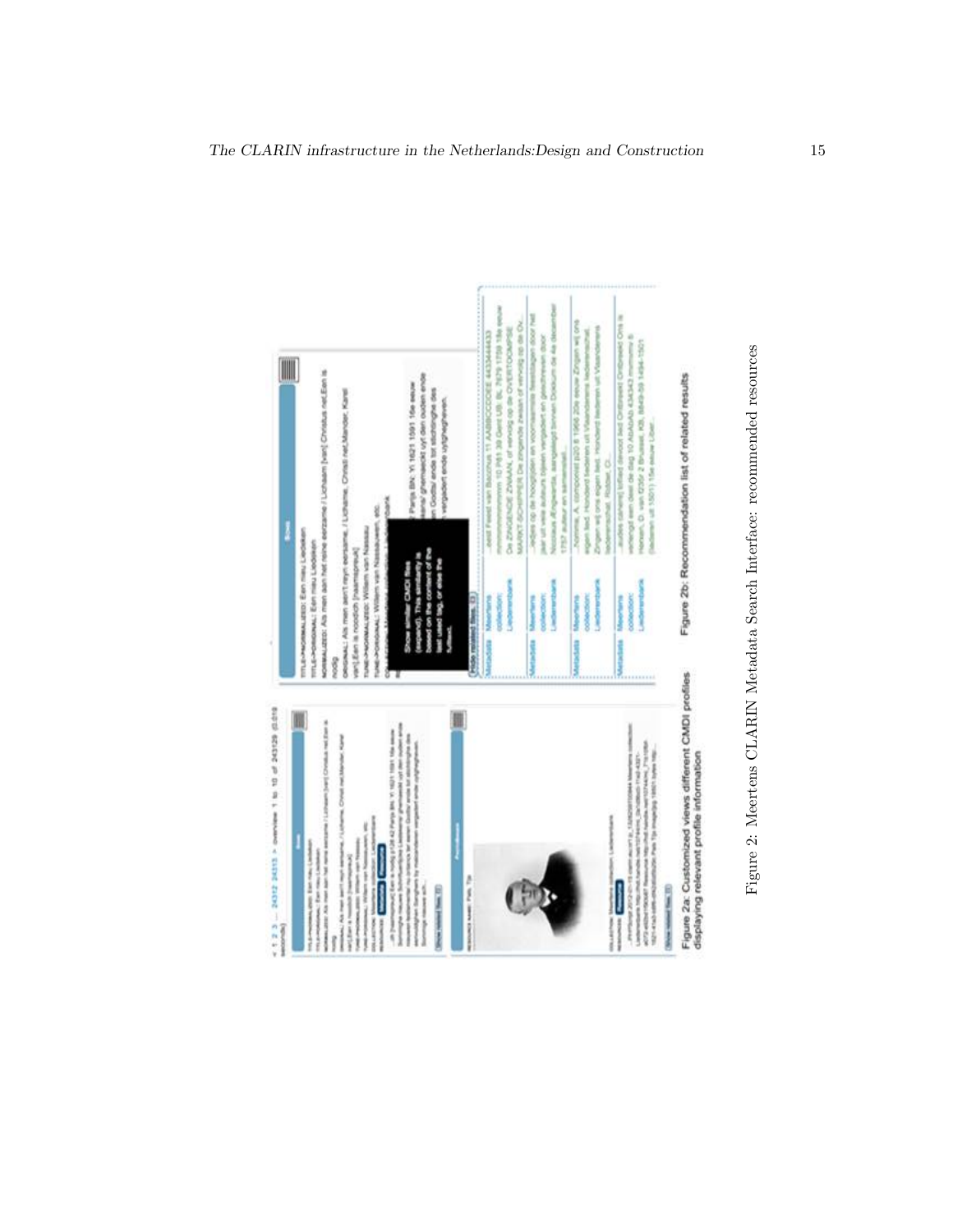system: DANS uses its own EASY system, which is built on Fedora, INL uses DSpace, MPI / TLA uses LAT, and Huygens ING and Meertens Institute use their own systems.

Some centres use special software so that users can store resources in the repository, e.g. [LAMUS](http://tla.mpi.nl/tools/tla-tools/lamus/) is used by MPI/The Language Archive, and [EASY](https://easy.dans.knaw.nl/ui/home) by DANS. Storing resources in the repository must be supported by software tools, since it is not an easy matter. Typically PIDs are assigned in this stage, usually to a large set of resources: a PID must be generated for the resource, it must be associated with the resource location, it must be added to the resource description, which now can be finalized and get its own PID. Provisions for legal or ethical restrictions must be taken care of. Finally the resource itself must be stored on a server that is accessible from outside of the CLARIN centre, and its resource description must be put on a location where it can be harvested by the OAI-PMH protocol.

In several cases, data come in two versions: a version intended for exchange and for long term preservation (exchange/archive version), and a version that is actually used in services ('live version'). A concrete example is a lexicon: a CLARIN-supported format for lexicons is the [Lexical Markup Framework \(LMF\).](http://www.lexicalmarkupframework.org/) LMF-compatible text formats make use of [XML,](http://www.w3.org/XML/) and are excellently suited for exchange of data and for long term preservation (storage in an archive). However, this format is less suited for actual use by a service. For example, a simple search programme will operate unacceptably slowly if it has to work directly with the LMF textual format. Typically, for such services the data have to be transformed into different formats, enriched with indexes, etc. to make the search service operate in an acceptable way. This creates the problem that it must be ensured that the 'live' version and the exchange version must be kept consistent. This requires explicit versioning, and ideally the 'live' version is derived from the exchange version in a fully automated manner. Each CLARIN centre has to have a procedure for dealing with such cases.

Each CLARIN centre must ensure long term preservation of your resource: it must not only store it on one of its servers but it must make sure that it is still accessible after e.g. ten or twenty years. CLARIN centres have to make special provisions for that. Sometimes they take care of long term preservation themselves (e.g. DANS), but most centres outsource it to specialized centres (e.g the MPI / TLA outsources it to the long term preservation services of the Max Planck Gesellschaft). In any case, each CLARIN centre must have a clear procedure in place for managing its data and for ensuring long term preservation, and work according to this procedure. These are ingredients (guidelines 6,7, and 8) of the [Data](http://www.datasealofapproval.org/en/) [Seal of Approval \(DSA\),](http://www.datasealofapproval.org/en/) which each CLARIN centre must be awarded if it is to become a certified CLARIN Centre.[32](#page-15-0)

The DSA guidelines are elaborations of a small number of criteria that data must meet: the data can be found on the Internet; the data are accessible (clear rights and licences); the data are in a usable format; the data are reliable; and the data are identified in a unique and persistent way so that they can be referred to.

All CLARIN centres in the Netherlands have been awarded the Data Seal of Approval<sup>[33](#page-15-1)</sup> and most are CLARIN-certified centres.[34](#page-15-2)

<span id="page-15-0"></span><sup>32</sup>This DSA consists of 16 guidelines for the curation of data, 3 of which apply to the data producer, and 3 to the data consumer. The remaining 10 guidelines apply to the centre.

<span id="page-15-2"></span><span id="page-15-1"></span> $33$ See <http://www.datasealofapproval.org/en/community/>.

<sup>34</sup>See <http://www.clarin.eu/content/certified-centres>. DANS has postponed its CLARINcertification because it needs more time to incorporate the CLARIN-specific requirements in its overall procedures, which cover a larger community than the CLARIN community. It aims to meet all requirements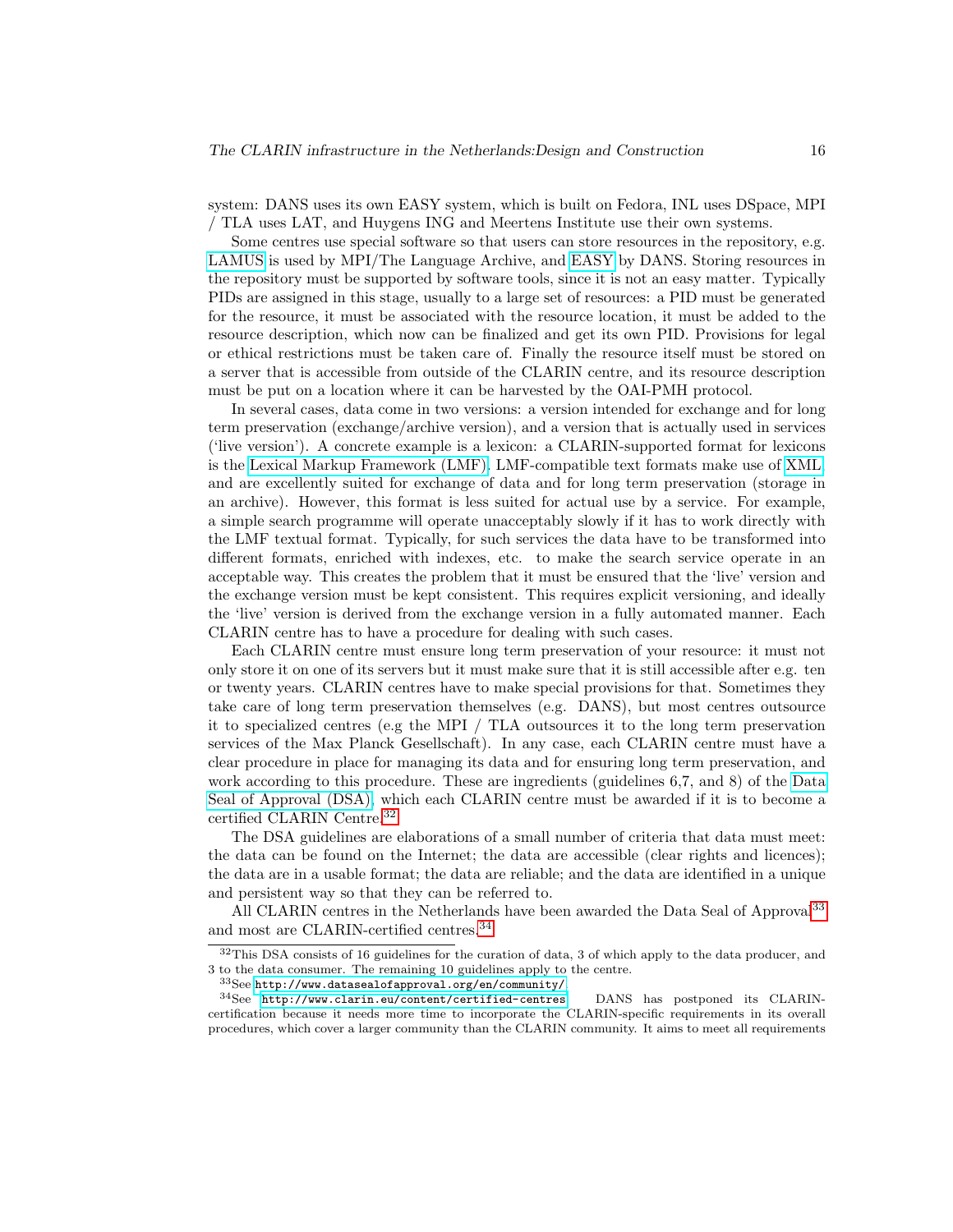### 5.1 Login

If a user wants to get access to CLARIN data or services, CLARIN must, for certain data and services, identify who the user is (authentication) and determine what the user is allowed to do (authorization). Systems that take care of this are therefore called Authentication and Authorization Infrastructures (AAI). Both aspects will be discussed in separate sections.

#### 5.1.1 Authentication

Authentication, i.e determining who a user is, is usually done by requiring login. Hiding resource behind a login in the CLARIN context is intended to ensure that the user is an academic researcher, or has otherwise received special permission to access the relevant resources. There are also other reasons why login is sometimes necessary or desirable. For example, certain centres preserve data that have been uploaded by a user to apply a service to it, as well as the data that result from this service. In such a case we want to make sure that only the relevant user (or a small group of users, e.g. from the same research team) see and can manipulate these data, and the user does not want to be bothered by data that belong to other researchers or research groups. Logging in is an essential ingredient of the means for achieving this. Certain services require a lot of computational resources, and the CLARIN centre where such a service runs wants to monitor its usage and to control the computational resources made available to you. Again, this requires logging in.

Logging in in the CLARIN infrastructure is not an obvious thing. The CLARIN infrastructure is a distributed infrastructure, so how can it be avoided that you have to login again each time a resource happens to be located at a different centre? How can it be avoided that you have to remember many different user names and passwords? And from the CLARIN centres perspective, how can it be avoided that each CLARIN centre has to securely store user names, passwords and possibly other privacy-sensitive information?

The AAI-system mostly used in CLARIN is [Shibboleth.](https://shibboleth.net/) It is a system for so-called Federated Login and it avoids the problems mentioned above. The basic idea is that a user, when (s)he logs in, is redirected to his/her own organisation, logs in there with the user name and password of his/her organisation, and when this is successful, the organisation communicates to CLARIN that this is a trusted user (without passing on any confidential information) who can be given access to CLARIN data and services.

I describe here globally how this works and what had to be done for it to make it work.[35](#page-16-0) All the work done here has been carried out in the context of the IIP project and by Huygens in its eLaborate project, unless indicated otherwise.

When a user logs in on a CLARIN service, (s)he must be directed to a login with his/her own institute. For this to work, a number of things are required.

First a CLARIN Service Provider Federation (SPF) must be set up: this is the federation of centres that offers CLARIN services. This was done by CLARIN-PP.[36](#page-16-1)

<span id="page-16-0"></span>for certification by 2015.

<span id="page-16-1"></span> $35$ See [Odijk](#page-26-0) [\(2014\)](#page-26-0) for a more detailed illustration purely from the perspective of using this functionality. <sup>36</sup>The [CLARIN Service Provider Start-Up Federation agreement](http://www.clarin.eu/sites/default/files/CLARIN_Service_Provider_Start-Up_Federation_Agreement_Final.pdf) was initially concluded by a limited number of organisations, and new service providers joined later. This agreement already contains models for agreements between the CLARIN SPF and national network organisations [\(SURFNet](http://www.surf.nl/en/about-surf/subsidiaries/surfnet) in the Netherlands, [DFN-AAI](https://www.aai.dfn.de/en/) in Germany, etc.)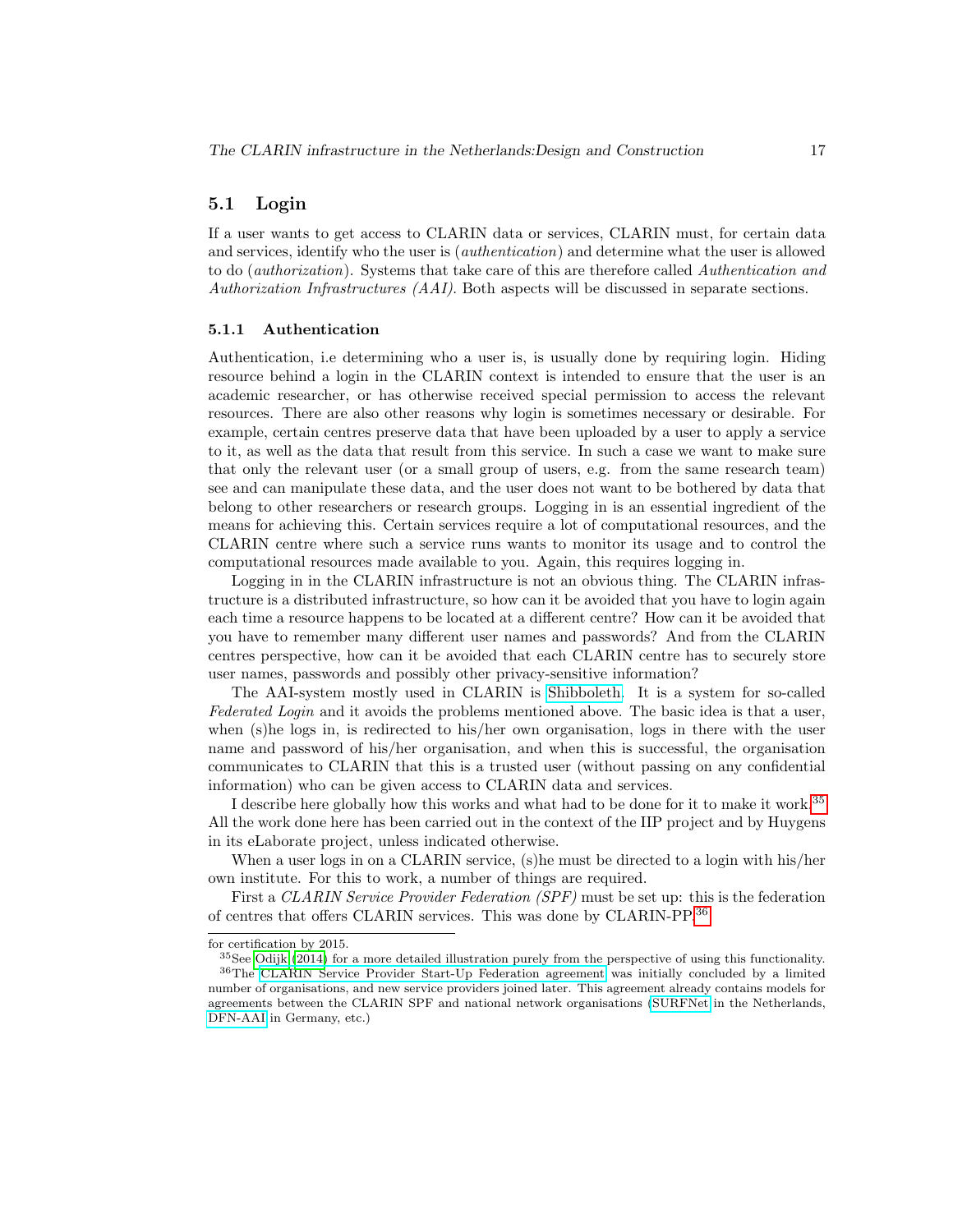Second, an agreement must be made between this CLARIN SPF and SURFNet, so that the CLARIN SPF is recognized by SURFNet, and a trust relation is created between these parties.[37](#page-17-0)

Third, the centre where the data reside or the service runs must be a member of the CLARIN SPF, and thus be bound by the agreement between the CLARIN SPF and SURFNet. This is necessary, because the user must be sure that (s)he is indeed using a CLARIN service, and not some unknown service that might make abuse of the situation or implicitly charge costs to the user or his/her institute. All CLARIN centres in the Netherlands are members of the CLARIN SPF.

Fourth, the organisation of which the user is an employee or student must enable the usage by its employees/students of services offered by members of the CLARIN SPF. The Netherlands has a so-called opt-in system: no service can be used by an organisation unless explicit permission has been given for it by this organisation.<sup>[38](#page-17-1)</sup>

Requiring explicit permission for each service offered by CLARIN is not feasible, and not scalable. Fortunately, it was agreed with SURFNet that an organisation could give a single permission for the use of the whole set of CLARIN services.

SURFNet made an explicit request to all participating research organisations in the Netherlands to give their employees and students permission to use the CLARIN services. Technically, this requires a few small adaptations in some registries: it is not difficult and involves little effort. However, the response on this request was minimal: only a few organisations gave permission and made the required technical adaptations.

In order to improve the situation, a new strategy was followed. First, a package was prepared to explain exactly what was involved and what was technically required. It included a letter by the general director of NWO, in which each organisation was requested to give permission for usage of the CLARIN services. It referred to the original letter sent by SURFNet. It also included a link to a tool to test, after permission was given, whether the technical implementation of this permission actually works correctly. Second, for each organisation, a prominent researcher (mostly a full professor) active in CLARIN was approached for assistance. The idea was that a request from a prominent researcher from inside the organisation might have more success than a general request from SURFNet, and might easier lead to follow-up, face-to-face contacts, etc. The package contained a model letter that the prominent researcher had to adapt slightly to his/her own organisation, but that describes exactly what the request is, and what it involves. This approach was indeed more successful, though in some cases it still took quite some time before the permission was given and the technical measures were taken and tested. Currently, most CLARIN-NL partners have given permission to their employees and students to use the CLARIN services.<sup>[39](#page-17-2)</sup>

<span id="page-17-0"></span>Fifth, the CLARIN centre where the data reside or the server runs must implement a

<sup>37</sup>And similarly, in other countries for the local SURFNet counterparts there. Otherwise, Dutch researchers cannot get access to services outside of the Netherlands, and foreign researchers cannot get access to services in the Netherlands.

<span id="page-17-1"></span><sup>38</sup>The alternative is opt-out: each service can be used by default unless an organisation explicitly excludes its use.

<span id="page-17-2"></span><sup>&</sup>lt;sup>39</sup>The same package has been sent to our colleagues in Flanders, and apparently it has been successfully used there as well, since at least some universities in Flanders (e.g. Ghent University) have access to the CLARIN services through the CLARIN AAI system. This was especially important for INL, which, by its very mission, serves both the Netherlands and Flanders, and has most of its corpus and lexicon search engines behind a login.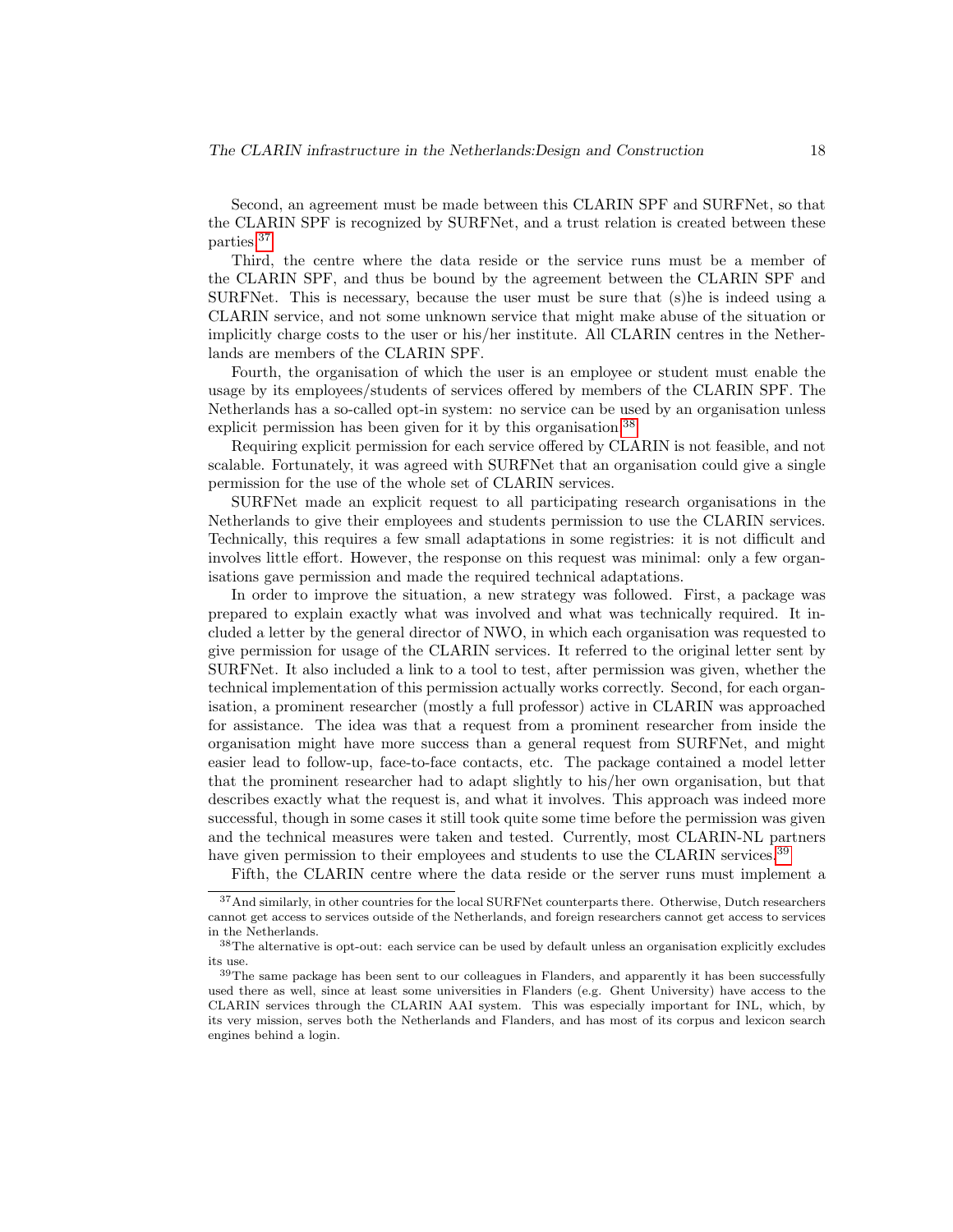running version of Shibboleth (or similar software), and ensure that access to the data or service always leads to the shibboleth system, so that the credentials of the user can be checked. SURFNet offers services in this respect through [SURFCONEXT.](https://teams.surfconext.nl/teams/landingpage.shtml) However, this service is by default accessible for researchers from the Netherlands only, which is too limited in the CLARIN context, which aims to provide access to all European researchers (and even wider). Some centres ran into this problem (Huygens ING, DANS) and have to solve it.

Sixth, the system must determine somehow, when a user logs in, to which organisation the user has to be redirected. The system does not know this, and therefore has to ask the user. A simple way to achieve this is to present the user with a list of all organisations, so that the user can make the selection. $40$  But since hundreds of organisations will be in that list, doing only this is not really user-friendly.<sup>[41](#page-18-1)</sup> Therefore additional systems are used. In particular, systems are used that put the organisations that are geographically close to the user at the top of the list: it does this by determining the user's geographical location, e.g. using [HTML5 Geo Location.](http://www.w3schools.com/html/html5_geolocation.asp) If you are working at your institute, it will most probably end up in the top of the list<sup>[42](#page-18-2)</sup>, and you do not have to search through the whole list with hundreds of entries. Of course, this will not work when you work at a different location. But these systems also make it possible to remember choices you made earlier, e.g. via cookies on your computer. So your institute will be in the top of the list even if you work from a different location, provided you work on the same computer.

When the user is redirected to his/her own institute, (s)he can login with his/her institute's user name and password. If the login is successful, the institute server confirms that the user is a trusted person, and (s)he can enter this part of the CLARIN infrastructure. The user's institute does *not* pass on any sensitive information such as your password.

If a logged-in user now goes to another part of the CLARIN infrastructure that requires login, it 'knows' that you are already logged in and a trusted user, so you do not have to do this again: therefore this is called Single Sign On (SSO)

Logging out is not so well-defined in this Single Sign On system. If you have logged in to a CLARIN service, and then go to second one (where no login is needed because the system 'knows' that you are logged in), you can try to log out of the first service, but then you are still logged in to the second service, so when you now go the first service again, you do not have to login despite having logged out, because it is a 'Single Sign On' system. Logout can only be achieved by closing all CLARIN services, and closing the browser(s) you used to access the CLARIN services.

#### 5.1.2 Authorisation

Authorisation means determining what a logged in user is allowed to do. For example, in some applications some users can only view certain data, while others are also allowed to edit them, and again others are also allowed to delete them. CLARIN centres must make provisions for such cases.

<span id="page-18-1"></span><span id="page-18-0"></span><sup>40</sup>Most centres use [Discojuice](http://discojuice.org/) for this purpose, but some use other systems.

<sup>41</sup>Having the user type in the name of the organisation is also not user friendly, and it will not be easy to make it work since usually many different variants of an organisation's name are in use, and very few people know the official name of their organisation (and the official names tend to be long, so are difficult to type without errors).

<span id="page-18-2"></span> $^{42}$ Not necessarily at the top, since the accuracy of geo location systems may differ depending on the equipment you work on.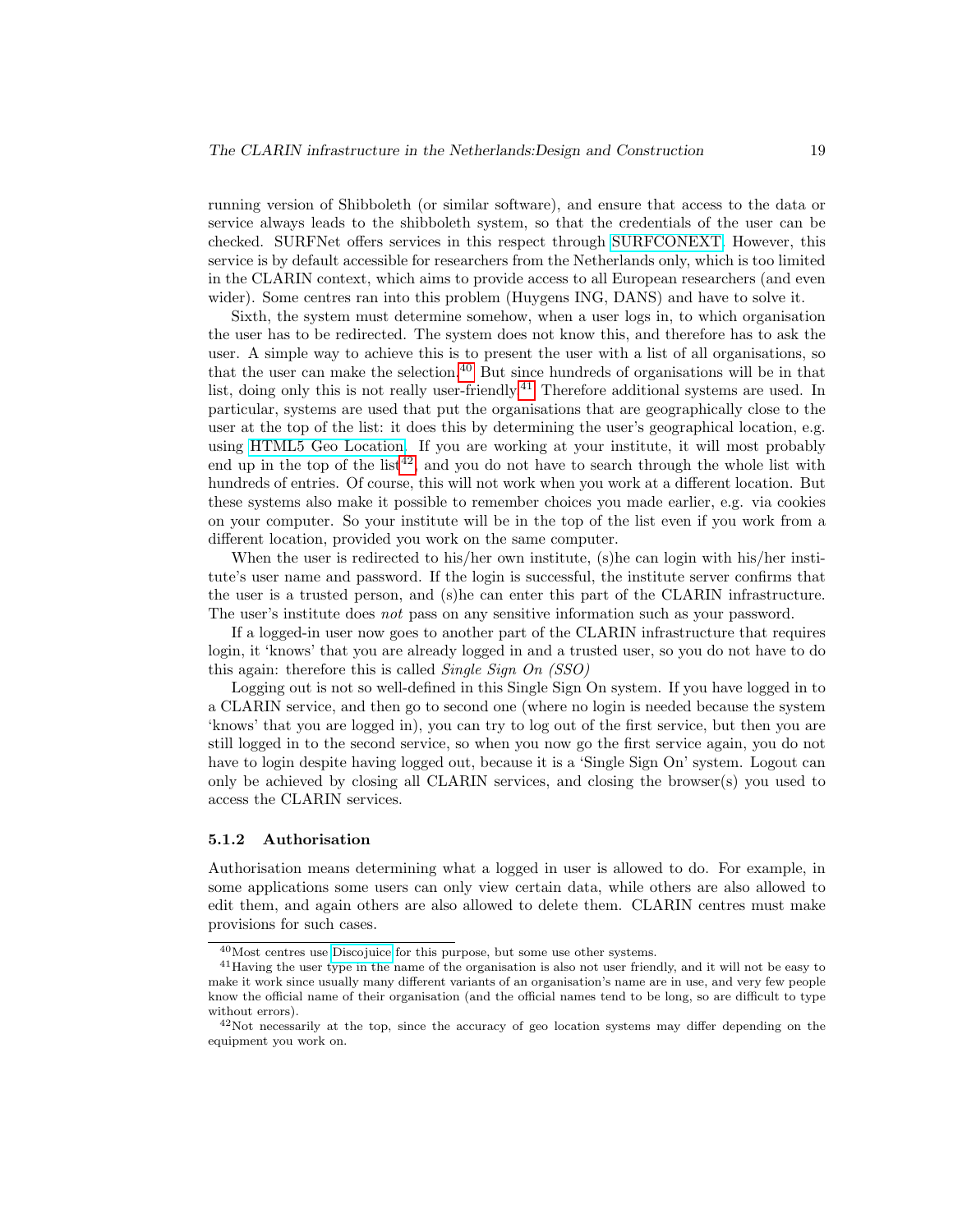In services and applications, authorisation is usually dealt with at the service or application level, and there is no role for CLARIN. For data, CLARIN should offer provisions, but for aspects as viewing, downloading, editing and deleting so far all users have the same rights: all resource descriptions can be viewed and downloaded by all users, most resources can be viewed (often through a specific application) by all users, and some resources can be downloaded by all users. Editing and deleting is only allowed for managers of the data at the CLARIN-centre.

A special case concerns legal and ethical restrictions. Each CLARIN centre must make provisions for this, so that only persons who are allowed to actually get access to resources that have such restrictions. CLARIN aims to make available the resources as openly and with as little restrictions as possible. However, there are and always will be resources with legal and/or ethical restrictions, and therefore it is sometimes not possible to access such resources directly. The restrictions can lead to various consequences: (1) a login may be required; (2) approving special usage conditions may be required; (3) signing a special license agreement may be required.

Some CLARIN centres in the Netherlands have special provisions to deal with such matters, e.g. the TLA/MPI. For example, one option is to show a user a text with usage conditions (but the user can access the data without reading this text). A second option shows such text but requires confirmation by the user that the text has been read and agrees to it; A third option is to require explicit permission from the data provider for usage of the data according to a specific license agreement (this is the case for, for example the [IPROSLA](http://catalog.clarin.eu/vlo/search?7&q=IPROSLA ) data set, which requires special provisions to protect the privacy of the participants, who come from the (small) sign language using community in the Netherlands). Most other have arranged such matters either by providing access to such data in limited ways. For example, most text corpora at INL can only be accessed via specific search interfaces, and after login. Export of the results of the search queries is highly limited. Downloading these text corpora is simply not possible.

# <span id="page-19-0"></span>6 Portal

It is convenient for users if they do not have to remember a lot of URLs or other identifiers to get access to the functionality offered by CLARIN. For this reason, portals have been set up for CLARIN. The idea is that from these portals all functionality offered by CLARIN can be accessed.<sup>[43](#page-19-1)</sup>

The Europe-wide CLARIN portal can be found via the [CLARIN website,](http://www.clarin.eu) top menu item Portal, or [directly.](http://www.clarin.eu/guest-portal)

The CLARIN portal gives access to the Virtual Language Observatory (see section [4.5.1\)](#page-11-0), featured resources, showcases, general information on CLARIN, CLARIN-related blogs, instructions on how to deposit your resources, and it offers the opportunity to search through multiple corpora with one query. The CLARIN portal should also provide links to national CLARIN portals.

<span id="page-19-1"></span><sup>&</sup>lt;sup>43</sup>It is not a problem that there are multiple portals, which each put the focus on different aspects of the CLARIN infrastructure. However, it is essential that all functionality in CLARIN can be reached from each portal. And one portal, the CLARIN ERIC portal, should contain links to all other portals.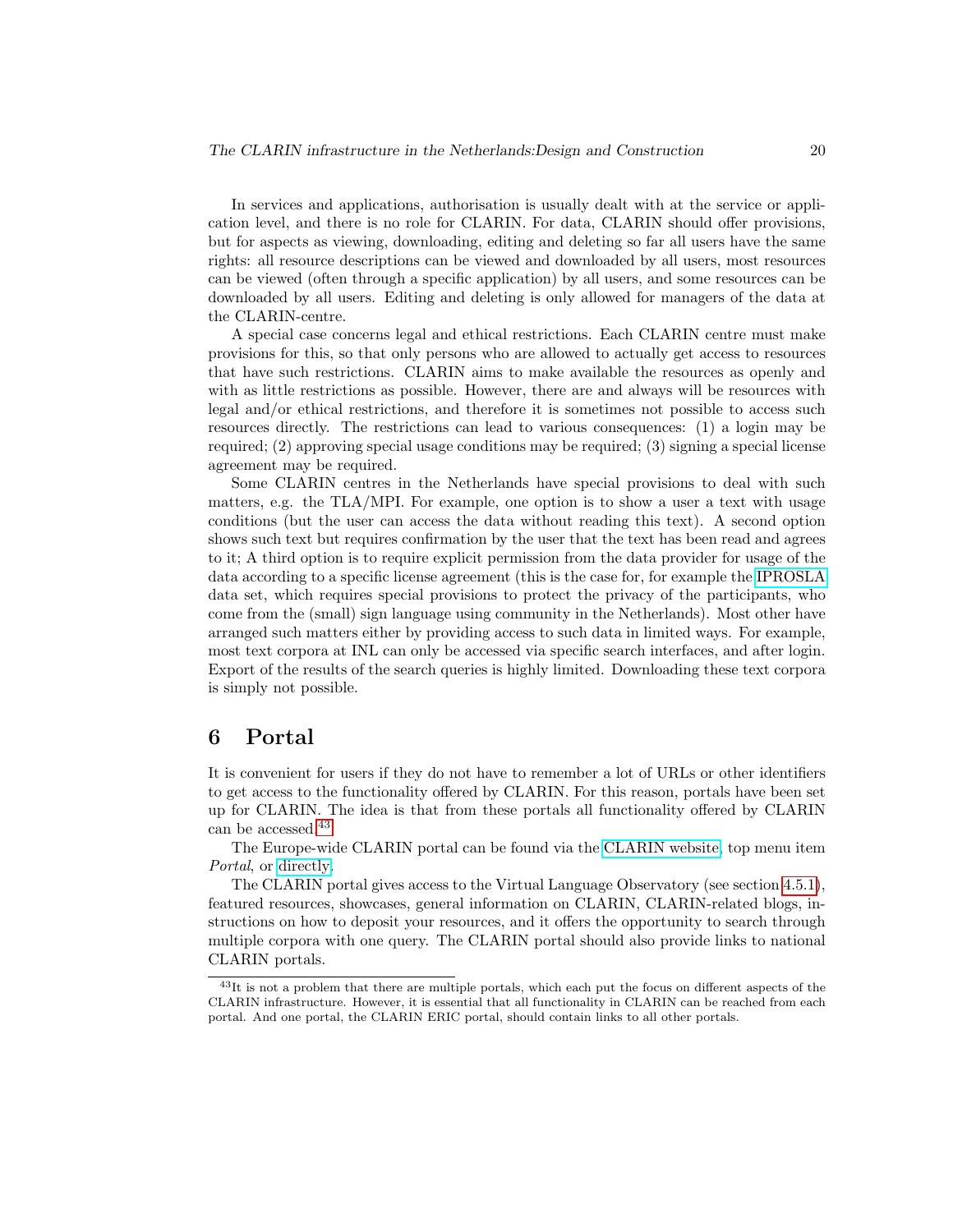In addition to the Europe-wide portal, also national CLARIN portals are being created. These also will make it possible to access all CLARIN functionality but will put special emphasis on data and software created nationally. The national CLARIN portal for the Netherlands is currently under construction (by the CLAPOP project) and can temporarily be accessed via the URL <dev.clarin.nl> and later via <www.clarin.nl>.<sup>[44](#page-20-1)</sup>

The Dutch national portal offers an introductory page, an overview of Dutch CLARIN centres, a selection of tools to find relevant resources through their metadata and to search in data themselves, an inventory of tools and services with faceted search on facets such as resource type, relevant scientific disciplines, tool functionality, and others. For example, If you are interested in syntax, select that value for the facet research discipline; if, within syntax, you are more specifically interested in *parsing*, you can select this value for the facet toolTask: one then ends up descriptions of the INPOLDER parser for 13th century Dutch and for the *Alpino* parser for Modern Dutch that is offered via TTNWWW. These descriptions also contain links to the actual services, their documentation and demonstration scenarios. See figure [3.](#page-21-0)

The portal also offers a section called *CLARIN recipes* to get concrete instruction on how to do frequent actions, and it offers an opportunity to ask colleagues for advice.

# <span id="page-20-0"></span>7 Apply software to data

There is a lot of software in the CLARIN infrastructure that can be applied to data. Most of these have been developed in the context of resource curation and demonstrator projects and will not be discussed here. The relevant applications and services can be found most easily via the [Netherlands CLARIN portal,](http://dev.clarin.nl) under Services, or via the [overview of data,](http://www.clarin.nl/node/404) [tools, demonstrators and applications](http://www.clarin.nl/node/404) on the CLARIN-NL web site.

Three applications will be discussed here: searching in data through federated content search (section [7.1\)](#page-20-2), the TTNWW work flow system for web services (section [7.2\)](#page-23-0), and annotate-and-search applications (section [7.3\)](#page-24-0).

# <span id="page-20-2"></span>7.1 Federated Content Search

Most CLARIN centres maintain dedicated search engines at the level of individual resources. However, these search interfaces are often not directly accessible through web service interfaces and display a large variety of query languages and implementation details. For research infrastructures such as CLARIN making these unrelated and partly overlapping content search engines available to the research community a general perspective of these content search engines must be developed.

Federated Content Search (FCS) is a technique that may serve this purpose: FCS enables a user to enter a single query, which is sent to multiple search engines at different CLARIN Centres, each of which enables search in a specific resource with its own idiosyncratic structure and format.

FCS basically works as follows: The user wants to make a query. Of course, such a query must be formulated in some language. Federated Search in CLARIN uses the [Contextual](http://www.loc.gov/standards/sru/cql/index.html)

<span id="page-20-1"></span><sup>44</sup>[While the portal is under construction, a complete list of the results \(data, web applications, services\)](http://www.loc.gov/standards/sru/cql/index.html) [of the CLARIN-NL project and links to them can be obtained via](http://www.loc.gov/standards/sru/cql/index.html) <http://www.clarin.nl/node/404>.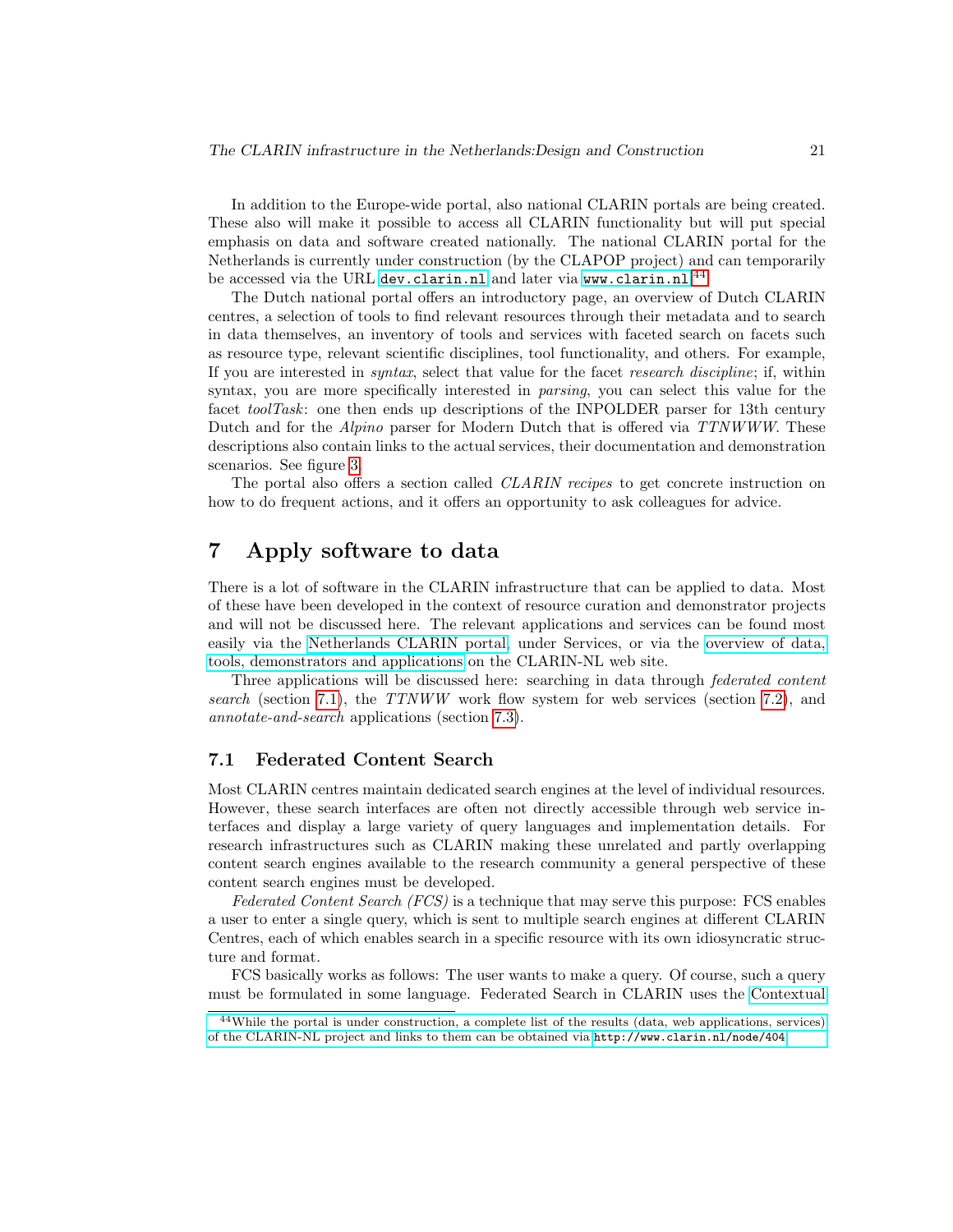<span id="page-21-0"></span>

|                                    | $\mathsf{III}$                                                                                      |                                                 |                                                                            | Ш                                                                                                                                                                                                                                                                                                     |  |
|------------------------------------|-----------------------------------------------------------------------------------------------------|-------------------------------------------------|----------------------------------------------------------------------------|-------------------------------------------------------------------------------------------------------------------------------------------------------------------------------------------------------------------------------------------------------------------------------------------------------|--|
|                                    |                                                                                                     |                                                 |                                                                            |                                                                                                                                                                                                                                                                                                       |  |
| $\frac{1}{2}$                      | 台好                                                                                                  |                                                 |                                                                            |                                                                                                                                                                                                                                                                                                       |  |
|                                    | q                                                                                                   | <b>CENTRE</b>                                   | Meertens<br>Institute                                                      | Meertens<br>Institute                                                                                                                                                                                                                                                                                 |  |
| $W$ tf-idf $-W$ $Q$ CLARL $\times$ |                                                                                                     | <b>LANGUAGE CLARIN</b>                          | Dutch                                                                      | Dutch                                                                                                                                                                                                                                                                                                 |  |
|                                    |                                                                                                     |                                                 |                                                                            |                                                                                                                                                                                                                                                                                                       |  |
|                                    |                                                                                                     |                                                 |                                                                            |                                                                                                                                                                                                                                                                                                       |  |
| B Manage                           | $\forall C \parallel \blacksquare$ + tst-centrale                                                   |                                                 |                                                                            | parsing, audio-visual processing,<br>grammatical relation assignment,<br>orthographic normalisation, POS<br>transcription, up/down sampling<br>lemmatisation, NE recognition<br>speech recognition, speech<br>multiword unit identification.<br>text processing, chunking,<br>co-reference assignment |  |
|                                    |                                                                                                     |                                                 | parsing                                                                    | tagging, tokenization,                                                                                                                                                                                                                                                                                |  |
|                                    |                                                                                                     |                                                 |                                                                            |                                                                                                                                                                                                                                                                                                       |  |
|                                    |                                                                                                     |                                                 |                                                                            |                                                                                                                                                                                                                                                                                                       |  |
| TreeTagger M Invitation            |                                                                                                     |                                                 | web-application,<br>mono-lingual<br>service, text<br>processing            | service, speech<br>processing, text<br>web-application,<br>web-service<br>processing,                                                                                                                                                                                                                 |  |
|                                    |                                                                                                     | <b>RESEARCH COMAIN RESOURCE AND TOOL PASSES</b> |                                                                            |                                                                                                                                                                                                                                                                                                       |  |
|                                    |                                                                                                     |                                                 | historical linguistics<br>Linguistics, Syntax                              | Media Studies, History,<br>Discourse, Semantics<br>syntax, Orthography,<br>Linguistics, Morpho-<br>Communication &                                                                                                                                                                                    |  |
| Data, Too     Search re            |                                                                                                     |                                                 |                                                                            | Oral History,<br>Syntax                                                                                                                                                                                                                                                                               |  |
|                                    |                                                                                                     | <b>SERRIAR</b>                                  | <b>INPOLDER</b>                                                            | <b>TTNWWW</b>                                                                                                                                                                                                                                                                                         |  |
| Semantic                           |                                                                                                     |                                                 |                                                                            |                                                                                                                                                                                                                                                                                                       |  |
|                                    |                                                                                                     |                                                 |                                                                            |                                                                                                                                                                                                                                                                                                       |  |
| <b>CLARIN VLO</b>                  |                                                                                                     |                                                 | historical linguistics (1)                                                 | Morpho-syntax (1)                                                                                                                                                                                                                                                                                     |  |
| Salaristabellen                    | e @ dev.clarin.nl/clarin-resource-list-fs?f[0]=field_research_domain%3A51&f[1]=field_tool_task%3A84 | by research                                     | Discourse (1)                                                              | by tool task:<br>by resource<br>Communication & Media<br>Orthography (1)<br>Oral History (1)<br>Semantics (1)<br>mono-lingual (1)                                                                                                                                                                     |  |
|                                    |                                                                                                     | Filter by<br>domain:                            | · <b>VILinguistics</b><br>o <b>D</b> Syntax<br>g<br>O<br>$\frac{1}{\circ}$ | $\bullet$ $\Box$ service (2)<br>History(1)<br>Studies (1)<br>Filter<br>Filter<br>$\frac{1}{\sqrt{2}}$<br>tags:<br>$\frac{\Box}{\circ}$<br>$\circ$<br>$\circ$                                                                                                                                          |  |
| Arbil   Th                         |                                                                                                     | <b>P</b> Meest bezocht <b>Aan</b> de slag       |                                                                            |                                                                                                                                                                                                                                                                                                       |  |
|                                    |                                                                                                     |                                                 |                                                                            |                                                                                                                                                                                                                                                                                                       |  |
|                                    |                                                                                                     |                                                 |                                                                            |                                                                                                                                                                                                                                                                                                       |  |

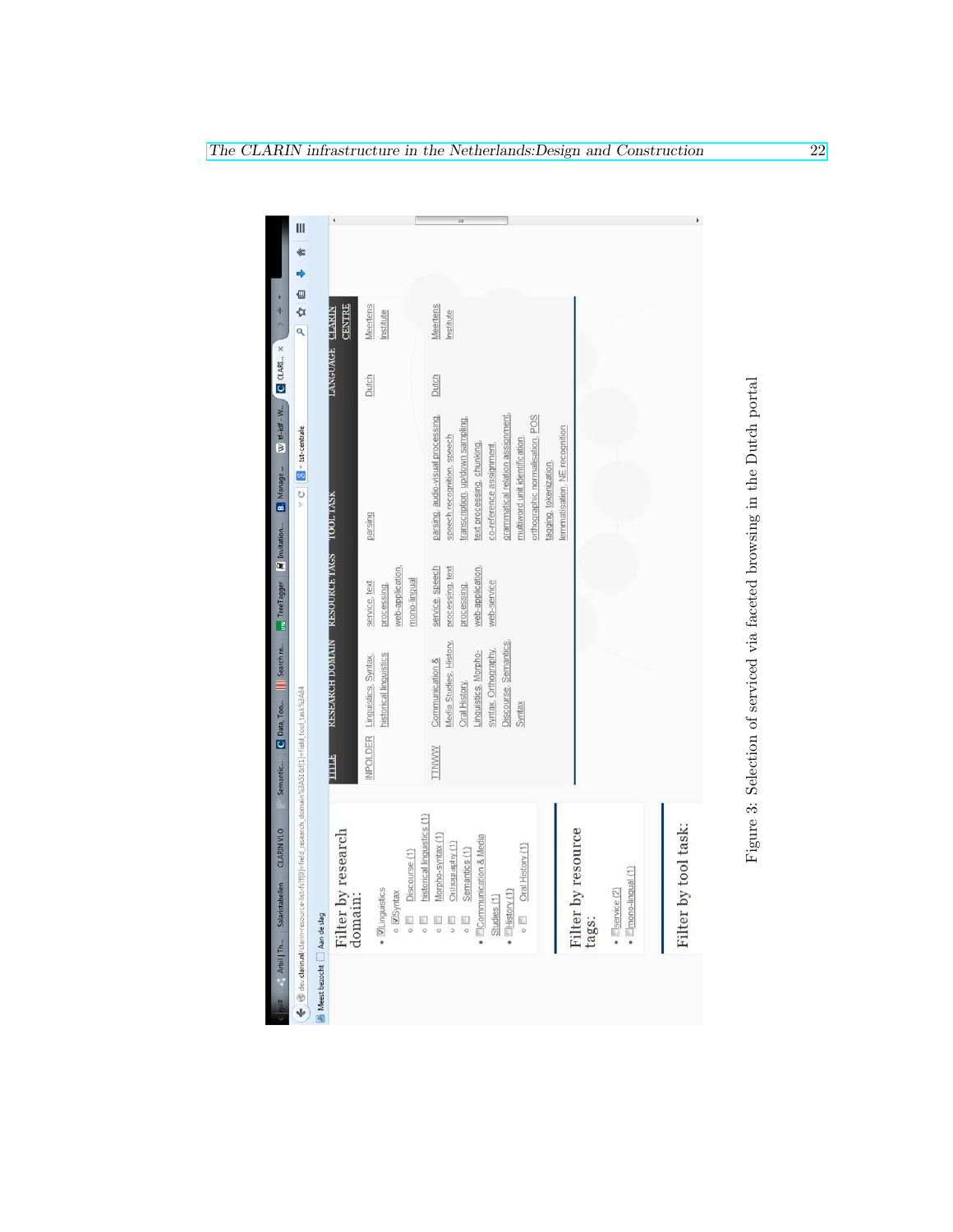Query Language  $(CQL)^{45}$  $(CQL)^{45}$  $(CQL)^{45}$  for this purpose.

This query has to be sent to each search engine at the CLARIN Centres via some protocol. The protocol used is based on the [Search Retrieval via URL \(SRU\)](http://www.loc.gov/standards/sru/) protocol, which, however, was extended by the S&D project in collaboration with the European CLARIN developer community. Extensions were needed because the local search engines cannot handle these queries and this protocol by themselves.<sup>[46](#page-22-1)</sup> For this reason, a so-called *end point* was created for each search engine which can receive queries via the SRU protocol and translate a CQL query into a query suited for the search engine. The results of the query are of course in the format provided by the search engine. These results must therefore be translated by the end points to a common result format. Such a result format has been defined, and it is extensible. With the results from the different search engines all in a common format, they can be put together (aggregated) and presented to the user.

In order to test the approach, each CLARIN centre involved in the S&D project had to set up some end points, and they did: DANS for the [Lieffering CQL Searchable database](http://srucql.dans.knaw.nl/) [\(Eighteenth-Century Music and theatre advertisements from the 's-Gravenhaagsche Courant](http://srucql.dans.knaw.nl/) [and Gazette de La Haye\),](http://srucql.dans.knaw.nl/) INL for the [Corpus Gysseling,](http://gysseling.corpus.taalbanknederlands.inl.nl/gyssru/) and for the [Brieven als Buit corpus](http://brievenalsbuit.inl.nl/zbsru/)  $(17th$  and 18th century Dutch letters), MPI for [the TROVA Search engine](http://cqlservlet.mpi.nl/)<sup>[47](#page-22-2)</sup>, Meertens for [MIMORE \(Morphosyntactic variations in Dutch dialects\)](http://www.meertens.knaw.nl/mimore/srucql/)<sup>[48](#page-22-3)</sup>

The S&D project aimed to provide a combined metadata/content search solution to the end users. Through this, end users can search a central metadata catalogue and at the same time have the possibility to search through the content located at the participating CLARIN centres. To provide a single point of access to end users the CMDI metadata search engine described in section [4.5.2](#page-12-1) was to be combined with the content search end points. For this purpose, the content search end points may be added to the metadata specification of individual resources to indicate the availability of a content search end point for this resource.

When such a content search engine is available for a specific resource, it is made accessible through the Meertens resource description search engine, which is able to detect the availability of such a service and integrates an additional widget to the user interface allowing end users to search the underlying resources directly.[49](#page-22-4)

Both CLARIN-NL and the German national CLARIN project D-SPIN have adopted the CLARIN SRU/CQL protocol as a joint specification for content search end point implementations. However, some noteworthy differences between the approaches of the two projects exist. While development of a resource description search engine was part of the Dutch CLARIN-NL project, the German D-Spin project chose only to implement individual content search end points. No effort was made to provide an integrated search solution

<span id="page-22-0"></span><sup>45</sup>Not to be confused with the Corpus Query Language, which has the same acronym and is also highly relevant in the CLARIN context.

<span id="page-22-1"></span><sup>&</sup>lt;sup>46</sup>See the discussion paper [Federated Content Search](http://www.clarin.eu/file/1779) for a description of the approach to federated search in CLARIN.

<span id="page-22-2"></span> $^{47}\mathrm{TROVA}$  itself searches at MPI / TLA in multiple resources, which may be in a wide range of different formats.

<span id="page-22-3"></span><sup>48</sup>which itself provides access to 3 databases of Dutch dialects: the Dynamic Syntactic Atlas of the Dutch Dialects, the Diversity in Dutch DP Design database, and the Goeman, Taeldeman, van Reenen Project database

<span id="page-22-4"></span><sup>&</sup>lt;sup>49</sup>The VLO also allows to search for data connected to federated content search only. Currently, selecting this option reduces the number of metadata records to around 63 k records (or about 10% of the total)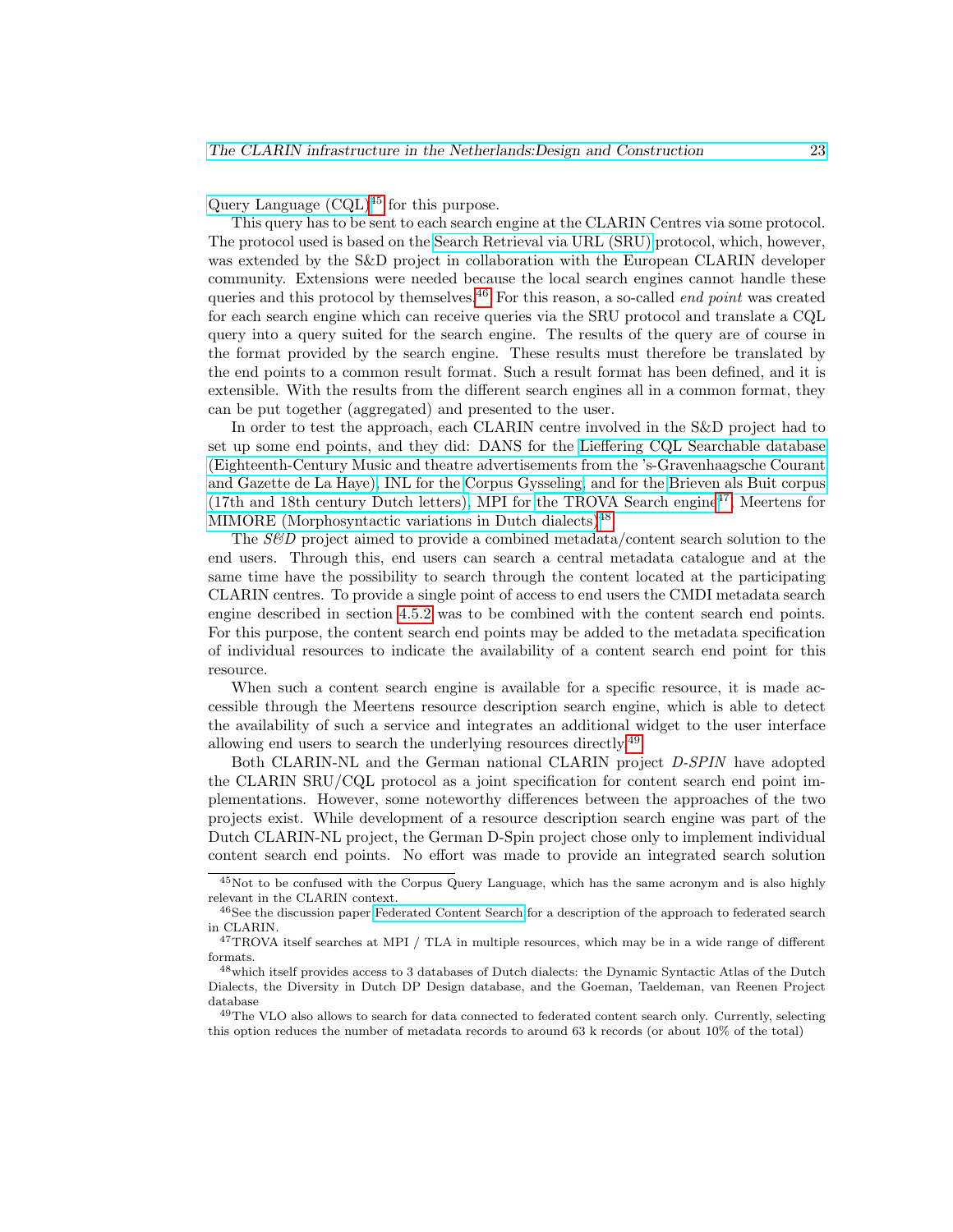for resources and their resource descriptions in this project. Instead, an aggregator called [CLARIN-D Federated Content Search](http://weblicht.sfs.uni-tuebingen.de/Aggregator/) was developed for distributing the content search query over a number of content search engines and displaying the results. Content search end points have to be registered as part of the [centers registry](http://centerregistry-clarin.esc.rzg.mpg.de/) thus connecting content search engines to organizations rather than resources. Since organizations usually maintain specialized content search engines for various resources this makes it difficukt if not impossible to focus the content search on only a limited number of resources of interest. The CLARIN-NL approach uses the resource description to specify the content search engine end point instead, and thus establishes a relation between the content search engine and a resource. Since organizations usually maintain multiple content search end points for different resources it is therefore possible to target only specific search end points depending on the results returned by the resource description search engine. By registering content search end points in the centers registry this option is lost. It is also technically possible to combine all end points in an aggregator, as was done in the D-Spin project, by extracting all unique end points specifications from the CMDI documents. Although an aggregator was realized as a proof of concept, implementation during the project this was not pursued any further awaiting convergence at the European level concerning the registration of end points (centers registry versus resource descriptions). For the moment, CLARIN-NL has decided to follow the German approach, though as far as I can see there is no reason why the Dutch approach cannot be taken as well.

A limited form of federated content search is currently possible in data from CLARIN-NL, CLARIN-D and the Czech CLARIN project LINDAT via the [CLARIN-D Federated](http://weblicht.sfs.uni-tuebingen.de/Aggregator/) [Content Search](http://weblicht.sfs.uni-tuebingen.de/Aggregator/) web application. This federated content search is limited in two respects: first, it currently only enables string (keyword) search, and second, it only applies to a limited number of resources in the CLARIN infrastructure. It returns search hits in the form of a KeyWord In Context (KWIC) list.

The CMDI search engine technology developed in the CLARIN-NL S&D project has found practical application in a number of subsequent projects, including the Nederlab project and Dutch Songs Online. Although these projects take an aggregated content search approach (i.e. content is stored centrally as part of the index) rather than a federated content search approach the technological foundation in these projects is largely the same. The results of the S&D project thus demonstrate a practical applicability beyond the CLARIN domain and continue to be developed for more advanced use cases.

# <span id="page-23-0"></span>7.2 TTNWW Work Flow System for Web Service

The Dutch-Flemish STEVIN programme and earlier projects and programmes have resulted in a wide variety of natural language technology tools for enriching Dutch language resources with all kinds of annotations. It includes tools for orthographic normalisation, tokenizing, lemmatizing, part-of-speech tagging and parsing, for assigning semantic roles, for assigning co-reference relations, and for identifying and analyzing named entities, as well as tools for the automatic orthographic transcriptions of the speech in audio files.

Unfortunately, these tools can only be used by experts. In addition, the relevant tools were mostly developed separately, so that each uses its own input and output formats, hampering interoperability.

In order to address this problem, the Netherlands and Flanders started up a cooperation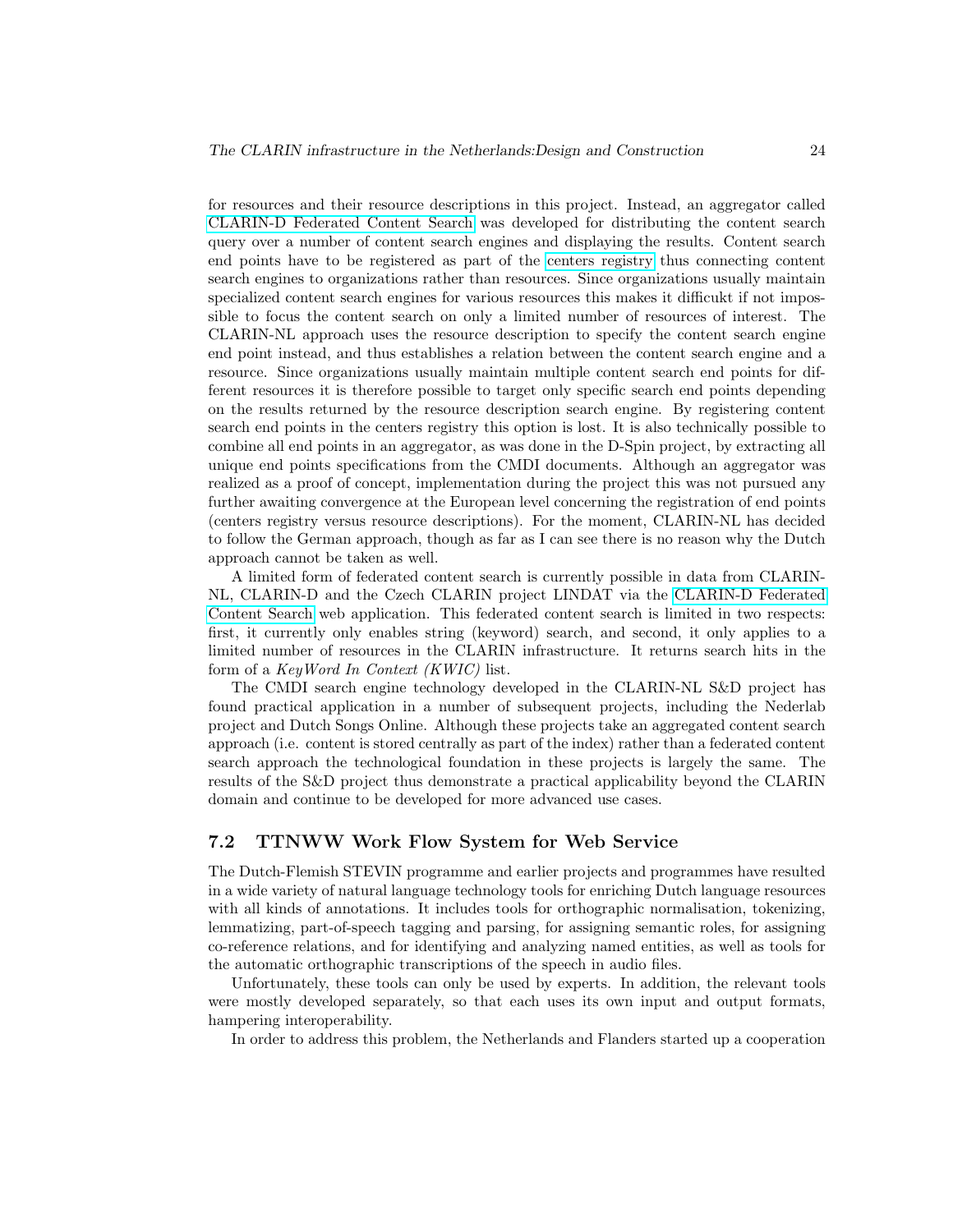project (called TTNWW ) with the aim of making it possible for arbitrary humanities researchers to use these tools. To that end, each of these tools was turned into a web service, and usually combined with other web services in a web services work flow, so that a user just has to upload the relevant resources and click on a button to have the resource enriched with annotations. An explicit additional goal was to develop a common format for textual resources to further improve ease of use and interoperability.

In order to make such work flows, a work flow system was used: the TTNWW project opted for [TAVERNA.](http://www.taverna.org.uk/) TAVERNA enables users to make their own work flows, but the TTNWW project has yielded only a number of fixed work flows, since it was expected that creating one's own work flows was not among the requirements of humanities researchers and was too difficult for most of them.

Web services are software programmes that communicate with other services over the web. Communication between programmes is usually formally defined in an Application Programmers Interface (API). For services that work over the web there are special protocols to make this communication possible. The ones supported in CLARIN are [SOAP](http://www.w3.org/2003/06/soap12-pressrelease.html.en) and [REST.](http://en.wikipedia.org/wiki/Representational_state_transfer) Most tools for TTNWW were converted into web services by a piece of software called [Computational Linguistics Application Mediator \(CLAM\),](http://proycon.github.io/clam/) which turns desktop software into a web service using the REST protocol.<sup>[50](#page-24-1)</sup>.

One of the results of the TTNWW project was also a new format for textual resources called [Format for Linguistic Annotation \(FoLiA\).](http://proycon.github.io/folia/) It defines a format, comes with two libraries, and a web application for annotating FoLiA resources called [FoliA Linguistic An](http://proycon.github.io/folia/)[notation Tool \(FLAT\)](http://proycon.github.io/folia/) is under development.

Though FoLiA has been very successful (many other resources have adopted this format), it is still not used in all TTNWW work flows, whether for input or for output, and its design clashes with the design of the LASSY treebank formats. As a consequence, though steps in the right direction have been made, there is still a lot to be done here to improve interoperability. A few small projects (e.g. OpenConvert, INL) are being started up in 2014 to address some (but certainly not all) of these issues.

In addition, though FoLiA may become an important standard format for Dutch textual language resources, it is not yet recognized as a supported format at the European CLARIN level,<sup>[51](#page-24-2)</sup> and of course it differs from formats used in other countries. So, interoperability of textual resources for different languages is still a matter of concern.

### <span id="page-24-0"></span>7.3 Annotate and Search Applications

Creating annotations for language resources is useful, but for many users it is not enough: they want to be able to search and analyse these annotated resources. Though there are several search and analysis tools for linguistically annotated corpora in CLARIN-NL, each is tied to a specific resource or resource set. Examples are the Groningen [word relations](http://www.let.rug.nl/~alfa/lassy/bin/lassy) [search application](http://www.let.rug.nl/~alfa/lassy/bin/lassy) (applies to the LASSY treebanks), the INL search application for the [Contemporary Dutch Corpus,](http://corpushedendaagsnederlands.inl.nl/) and [GrETEL](http://nederbooms.ccl.kuleuven.be/eng/) (applies to the LASSY and CGN treebanks).

<span id="page-24-1"></span><sup>&</sup>lt;sup>50</sup>Though CLAM creates a web service, it actually also creates a simple web interface (hence a web application), but that is not necessarily the best interface for the targeted user group

<span id="page-24-2"></span><sup>&</sup>lt;sup>51</sup>One of the reasons for this is that there is no procedure for this in CLARIN, something that, I hope, will change soon.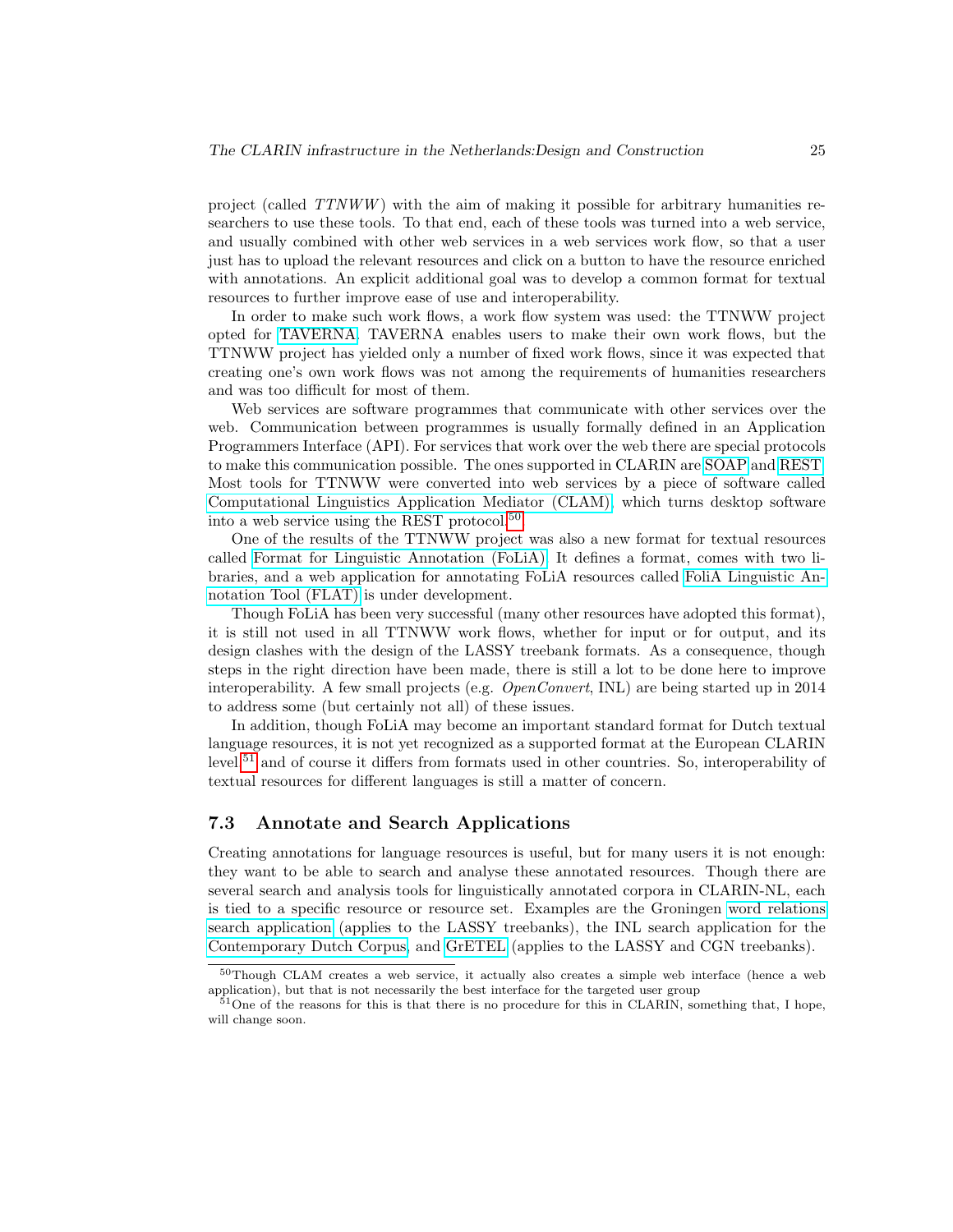It is currently not possible for a user to use these search and analysis applications for his/her own text corpus that has been enriched with annotations by e.g. TTNWW. A number of projects are currently being set up to create this functionality, among them *Parse* and Query (PaQu, Groningen), and Autosearch (INL), and they are expected to provide this functionality early 2015.

# <span id="page-25-0"></span>8 Concluding Remarks

@@write

# Acknowledgments

The sections [4.5.2](#page-12-1) and [7.1](#page-20-2) are slightly rewritten versions of sections from the S&D final report written by Marc Kemps-Snijders. This work was financed by CLARIN-NL.

# References

- <span id="page-25-2"></span>[Broeder et al., 2010] D. Broeder, M. Kemps-Snijders, D. Van Uytvanck, M. Windhouwer, P. Withers, P. Wittenburg, and C. Zinn. A data category registry- and component-based metadata framework. In N. Calzolari, B. Maegaard, J. Mariani, J. Odijk, K. Choukri, S. Piperidis, M. Rosner, and D. Tapias, editors, Proceedings of the Seventh International Conference on Language Resources and Evaluation (LREC 2010), pages 43–47, Valetta, Malta, 2010. European Language Resources Association (ELRA).
- <span id="page-25-5"></span>[Broeder, 2009] Daan Broeder. LAMUS/LAT repository system. Presentation, Max Planck Institute Nijmegen, 2009.
- <span id="page-25-3"></span>[Kemps-Snijders et al., 2010] M. Kemps-Snijders, M.A. Windhouwer, and S.E. Wright. Principles of ISOcat, a data category registry. Presentation at the RELISH workshop Rendering endangered languages lexicons interoperable through standards harmonization Workshop on Lexicon Tools and Lexicon Standards, Nijmegen, The Netherlands, August 4-5, 2010. [http://www.mpi.nl/research/research-projects/](http://www.mpi.nl/research/research-projects/language-archiving-technology/events/relish-workshop/program/ISOcat.pptx) [language-archiving-technology/events/relish-workshop/program/ISOcat.pptx](http://www.mpi.nl/research/research-projects/language-archiving-technology/events/relish-workshop/program/ISOcat.pptx), 2010.
- <span id="page-25-1"></span>[Odijk and van Hessen, 2011] Jan Odijk and Arjan van Hessen. Sharing resources in CLARIN-NL. In Proceedings of the Language Resources, Technology and Services in the Sharing Paradigm workshop at IJCNLP 2011, pages 98–106, Chiang Mai, Thailand, 2011. IJCNLP 2012. [http://www.clarin.nl/sites/default/files/restore/](http://www.clarin.nl/sites/default/files/restore/CLARIN-NLijcnlp2011_110811.pdf) [CLARIN-NLijcnlp2011\\_110811.pdf](http://www.clarin.nl/sites/default/files/restore/CLARIN-NLijcnlp2011_110811.pdf).
- <span id="page-25-4"></span>[Odijk, 2009] Jan Odijk. Data categories and ISOCAT: some remarks from a simple linguist. Presentation given at FLaReNet/CLARIN Standards Workshop, Helsinki, 30 September 2009.